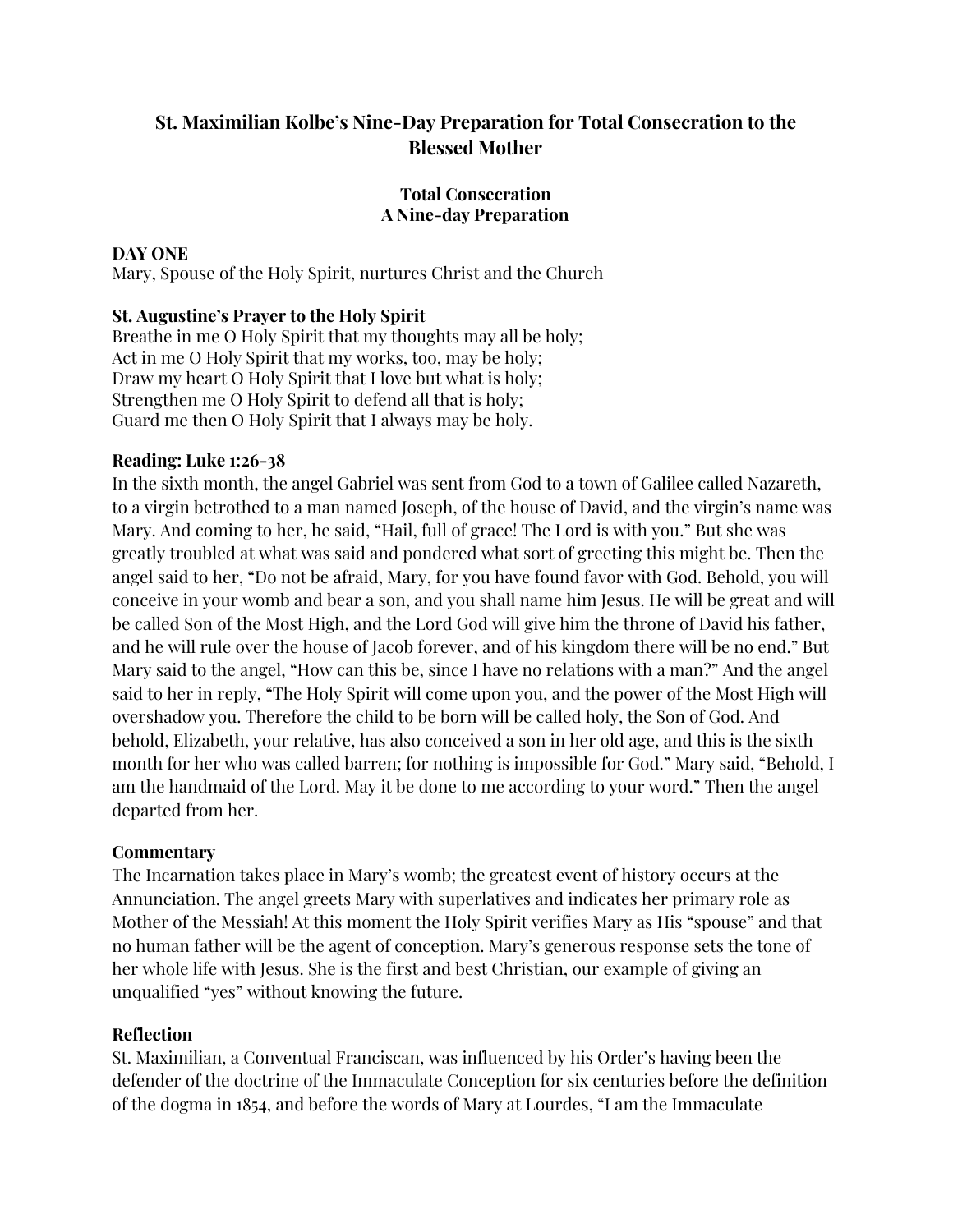Conception." This Conception took place, after the normal human encounter of her parents, in the womb of Mary's mother. God, of course, creates each human soul individually; He gifted Mary with utter freedom from sin because of her future motherhood.

In the relationships within the Trinity the only begotten Son is generated by the Father. As we use our human experience to understand what "Son" means, so He leads us to understand the Spirit as the "Uncreated Immaculate Conception." Thus the Holy Spirit, as it were, gives His own name to Mary: the Immaculate Conception, and chooses her for His bride.

By Christ's direct command from the Cross, "Behold your Mother," we are to be formed by the Holy Spirit in Mary's womb, not physically, of course, but by the process of spiritual formation. Our total consecration acknowledges this process. Whereas such a consecration is not necessary to salvation, it is an immense help. Our awareness of a commitment makes us conscious of our responsibility to evangelize the world and imitate Mary.

As Scripture has it, Jesus remains the Mediator with God, but we go to Jesus and then to God with Mary, and with the whole Church. Thus Mary continues her nurturing motherhood in every member of the Church and gives birth to the likeness of Jesus in all of us by the power of her Spouse, the Holy Spirit, the Uncreated Immaculate Conception.

### **The Words of St. Maximilian**

# (Journal reflection: "Our Purpose," August 1940)

The aim of creation, the end of man himself, is the love of God, Creator and Father, an ever greater love, the divinization of man, his return to God from whom he came, union with God, a fruitful love. So that love for the Father might become even more perfect, infinitely more perfect, the love of the Son Jesus, made itself manifest. But so that love for the Son might burn more intensely and thus enkindle a still more ardent love for the Father, there has come to help us the united love of the Holy Spirit and of the Immaculata, the mother full of mercy, the Mediatrix of all graces, an earthly creature like ourselves, who strongly attracts hearts to herself and to her motherly heart.

The love of the Father, the Son and the Holy Spirit flames eternally; the love of the Father, Jesus and the Immaculata knows no imperfection. Only man (not always and not in all things) responds imperfectly to this love with his own love. To arouse that love for the Immaculata, therefore, by enkindling it in one's own heart, to communicate this fire to those who live close to us, to set on fire with this love all souls and each one in particular—those who live now and those who will live in the future, to make this flame burst forth ever more intensely and without restrictions in ourselves and all over the earth: such is our purpose. Everything else is just a means.

An effect resembles the cause that produced it. Consequently every creature shows in itself some resemblance to God, the more perfect the creature is the more evident is this resemblance.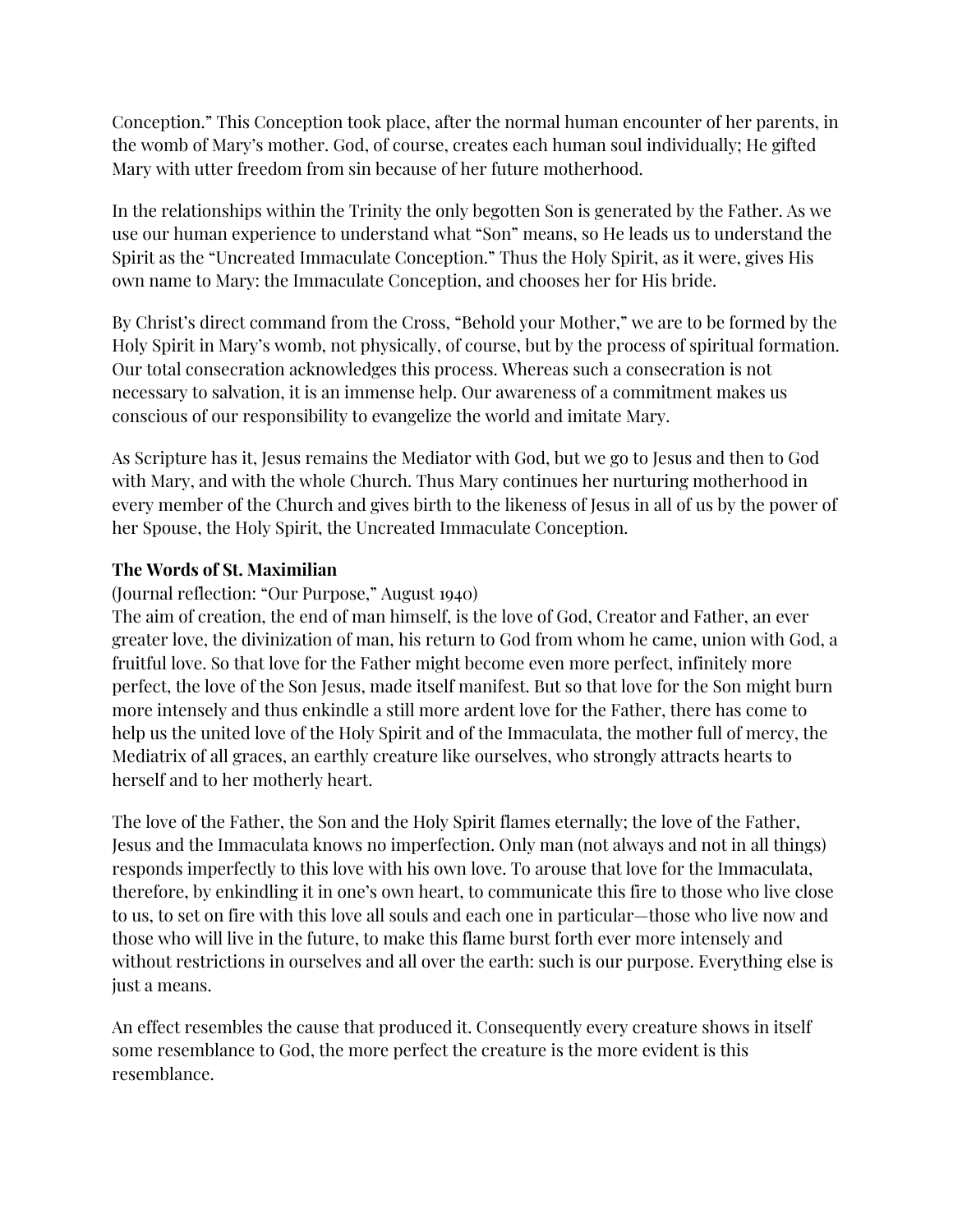Even if we could establish thousands and thousands of degrees, each more perfect, each more spiritually pure than the last, there would still remain an infinite distance between even the most elevated of these degrees and the Source of Love itself. God bends down to his own creature and joins himself to it with a love that annihilates that whole infinite space; he counts his creature as part of his family, makes it one of his own offspring.

The soul is regenerated in the sacred waters of Baptism and thus becomes God's child. Water, which purifies everything over which it runs, is a symbol of her who purifies every soul that draws near to her. It is a symbol of the Immaculata, of her who is without stain. Upon one who is washed in this water the grace of the Holy Spirit descends. The Holy Spirit, the divine Spouse of the Immaculata, acts only in her and through her; he communicates supernatural life, the life of grace, the divine life, the sharing in divine love, in divinity. The child of God, as a member of the divine family, has God the Father for father and the Mother of God for mother. Then one has the Son of God for brother and becomes God's heir and is joined to the Persons of this divine family through love. Nor is that all. The Son of God selects spouses from among souls; he unites himself with them in a conjugal love, and through him they become the mothers of many, many other souls.

### **Sub Tuum Praesidium Prayer**

We fly to thy patronage, O holy Mother of God; despise not our petitions in our necessities, but deliver us always from all dangers, O glorious and blessed Virgin. Amen.

### **Miraculous Medal Prayer**

O Mary, conceived without sin, pray for us who have recourse to you, and for all who do not have recourse to you, especially the enemies of the Church and all those recommended to you.

# **DAY TWO**

Mary's Humble Dependence on God leads to Her Glorification

# **St. Augustine's Prayer to the Holy Spirit**

Breathe in me O Holy Spirit that my thoughts may all be holy; Act in me O Holy Spirit that my works, too, may be holy; Draw my heart O Holy Spirit that I love but what is holy; Strengthen me O Holy Spirit to defend all that is holy; Guard me then O Holy Spirit that I always may be holy.

### **Reading: Luke 1:39-56**

During those days Mary set out and traveled to the hill country in haste to a town of Judah, where she entered the house of Zechariah and greeted Elizabeth. When Elizabeth heard Mary's greeting, the infant leaped in her womb, and Elizabeth, filled with the Holy Spirit, cried out in a loud voice and said, "Most blessed are you among women, and blessed is the fruit of your womb. And how does this happen to me, that the mother of my Lord should come to me? For at the moment the sound of your greeting reached my ears, the infant in my womb leaped for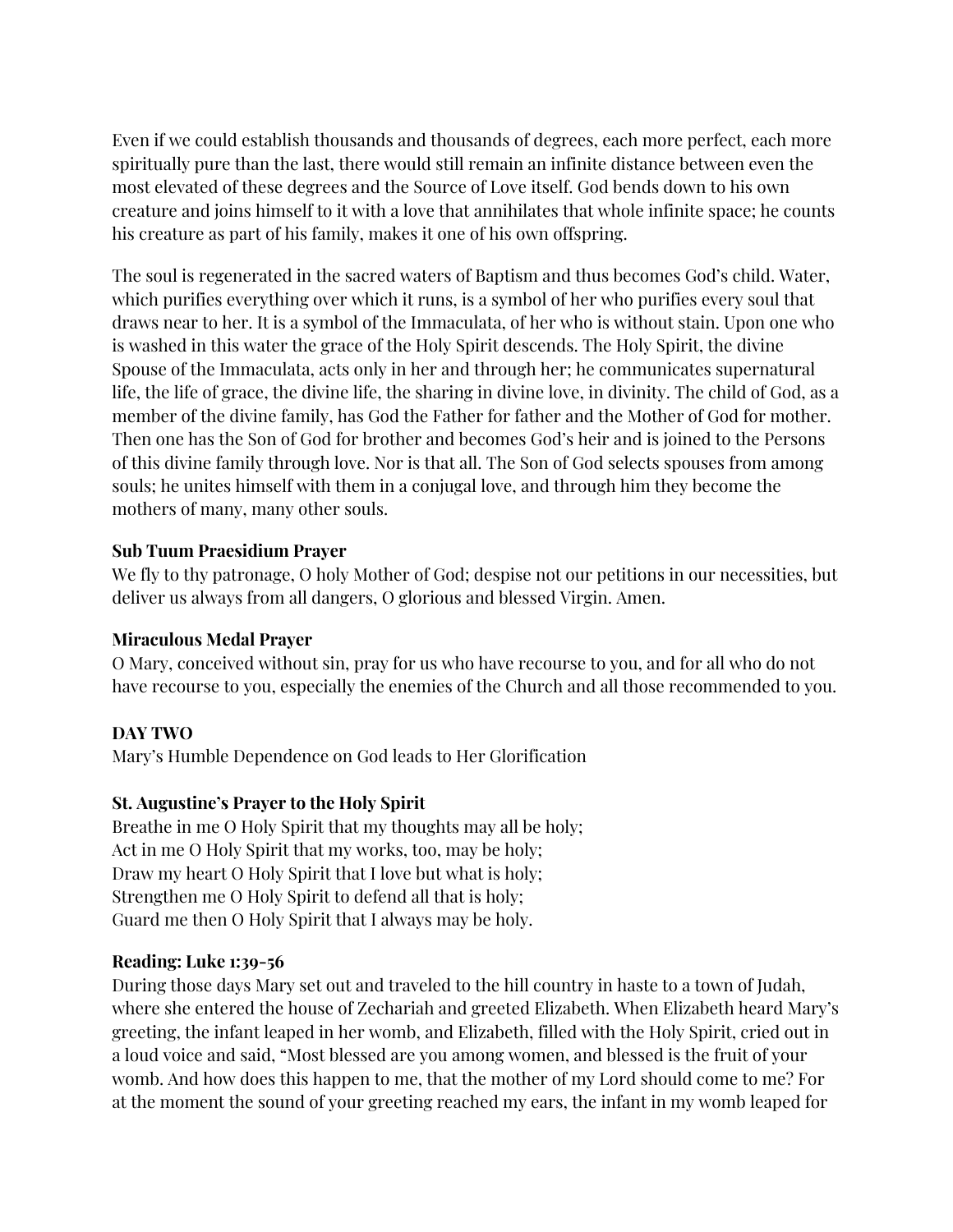joy. Blessed are you who believed that what was spoken to you by the Lord would be fulfilled." And Mary said: My soul proclaims the greatness of the Lord; my spirit rejoices in God my savior. For he has looked upon his handmaid's lowliness; behold, from now on will all ages call me blessed. The Mighty One has done great things for me, and holy is his name. His mercy is from age to age to those who fear him. He has shown might with his arm, dispersed the arrogant of mind and heart. He has thrown down the rulers from their thrones but lifted up the lowly. The hungry he has filled with good things; the rich he has sent away empty. He has helped Israel his servant, remembering his mercy, according to his promise to our fathers, to Abraham and to his descendants forever. Mary remained with her about three months and then returned to her home.

### **Commentary**

Mary sets out on her first mission of evangelization—to her own family. Her Spouse, the Holy Spirit, leads Elizabeth, as the text reads, to proclaim Mary "blessed" and the unborn Baptist to stir in her womb at Jesus' presence. Mary, deeply rooted in the Scriptures of Israel, joins her personal praise of God to the Jewish Testament phrases. She identifies herself as one of the biblical anawim, God's "little ones," who humbly depend on God to defend and provide for them. Mary is the exemplar of all believers who trust God absolutely on their spiritual journey.

### **Reflection**

Without any arrogance, but with a divinely inspired revelation, Mary predicts that all generations to come will call her "blessed," just as her cousin did. Her glory was not of her own making, but God's gift. So again and again Mary's role is emphasized in theology, as well as Catholic consciousness. Her shrines at Czestochowa, Guadalupe, Lourdes, Fatima, and elsewhere testify to our human need to show love to our Mother. A believer is spiritually impoverished who allows a day to pass without some expression of fidelity to her prediction.

It is a mistake to think that the purpose of doctrinal statements and the building of shrines is simply to glorify her, however; she who has already received the maximum glorification from God in heaven needs no glory from us! It is rather we who need to venerate her as model and celebrate her mysteries as corollaries of the mysteries of Jesus Christ. However the sacred arts and sciences exhaust themselves in Mary's praise and name her "blessed," the reason is always the same: she escaped our solidarity in guilt. She is the Immaculate Conception, the Virgin Mother!

# **The Words of St. Maximilian**

(Magazine article: "The Secret of Strength and Power," September 1925) Sometimes one hears people complain: "I would like to correct myself; I would like to be better, but I just can't!" In history we read about great leaders and conquerors who were not capable of dominating their own evil inclinations. One such, for instance, was the celebrated Alexander the Great, who died a premature death because of his licentious living. When we look about us, we observe the disappearance of all morality, which is really frightening, especially among the young. Indeed, truly diabolical associations are being formed which include crime and debauchery in their program.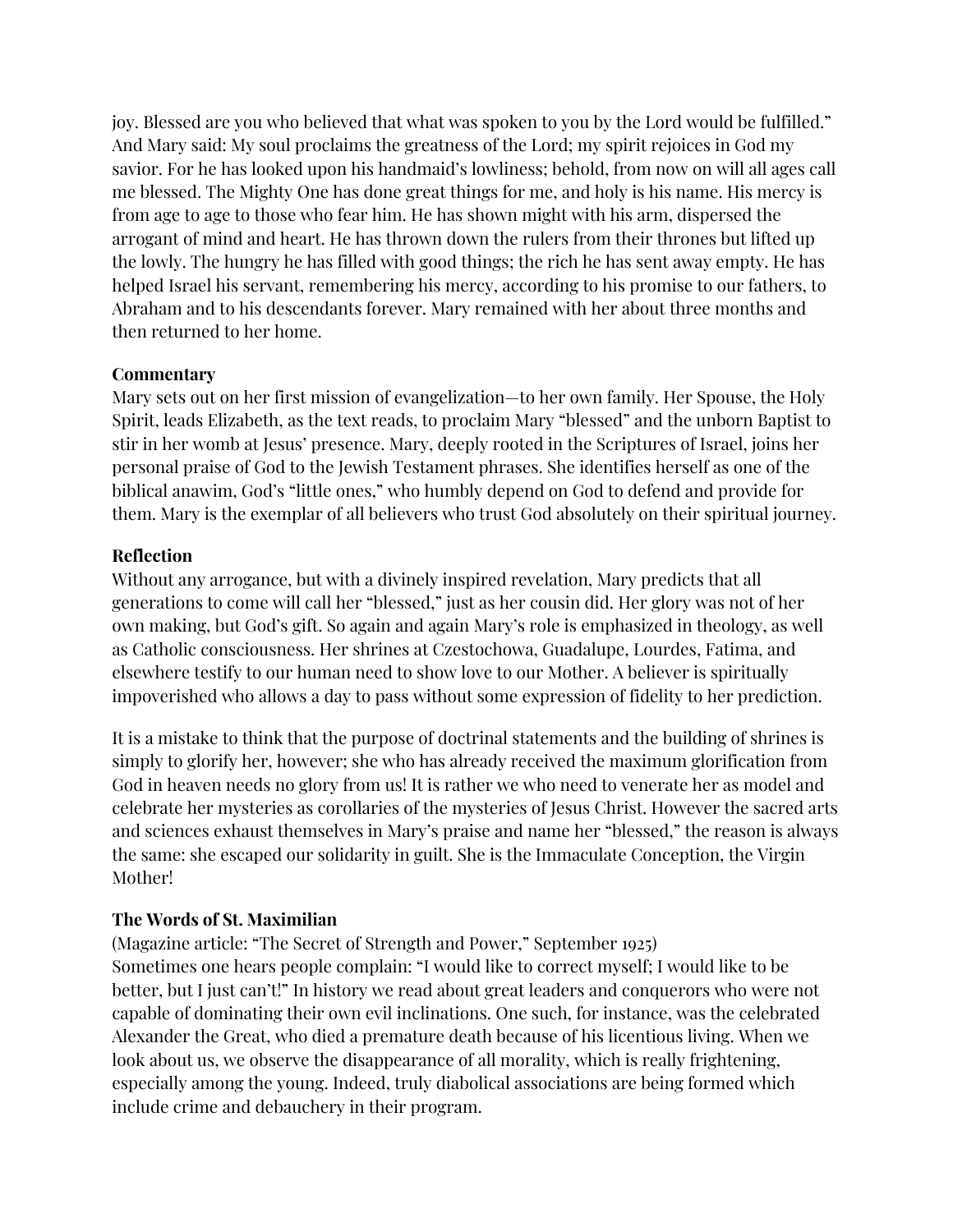How can we counteract this? In such circumstances it might seem to be a sign of humility to recognize one's own powerlessness, just as when people say: "I can't correct myself!" But in reality there is a secret sort of pride hidden there. All this shows is that they count on their own strength exclusively and think that they can do this or that, relying solely on their powers.

This is not true; it is a lie, because with our own strength alone, all by ourselves, without divine help, we are not capable of doing anything, absolutely anything (cf. Jn 15:5). What then should we do? Place ourselves totally, with unlimited trust, in the hands of divine mercy, of which Our Lady is by God's decree the personification. We must not trust in ourselves at all. We should fear ourselves, yet entrust ourselves to her without restriction and turn to her like a child to its mother whenever we feel ourselves incited to evil. Then we shall absolutely not fail. The saints affirm that whoever turns to her in trust during all his life will certainly be saved.

(Magazine article: "More Thinking!", November 1925)

Of course a heart corrupted by sin is fearful of eternity and hence avoids thinking about it. What can one do, then? Refusing to think about reality does not make it go away, so we have to think about it.

Well, now, we have a mother in heaven, the personification of divine mercy, the Immaculata. So then, if the thought of your past life and former sins torments you, if you do not have the courage to look at what is awaiting you beyond the grave, consecrate yourself totally and unreservedly to her. Entrust to her the whole problem of your salvation, your life, death and eternity. Confess your sins sincerely and trust fully in her. Then you will know what peace and happiness really are, a foretaste of paradise. And you will begin to yearn for it.

If you have never experienced all this, try it—see whether it is true or not—and you will find out.

### **Sub Tuum Praesidium Prayer**

We fly to thy patronage, O holy Mother of God; despise not our petitions in our necessities, but deliver us always from all dangers, O glorious and blessed Virgin. Amen.

### **Miraculous Medal Prayer**

O Mary, conceived without sin, pray for us who have recourse to you, and for all who do not have recourse to you, especially the enemies of the Church and all those recommended to you.

### **DAY THREE**

Mary, the Virgin Mother, and Her Divine Son fulfill the Longing of the Ages

# **St. Augustine's Prayer to the Holy Spirit**

Breathe in me O Holy Spirit that my thoughts may all be holy; Act in me O Holy Spirit that my works, too, may be holy;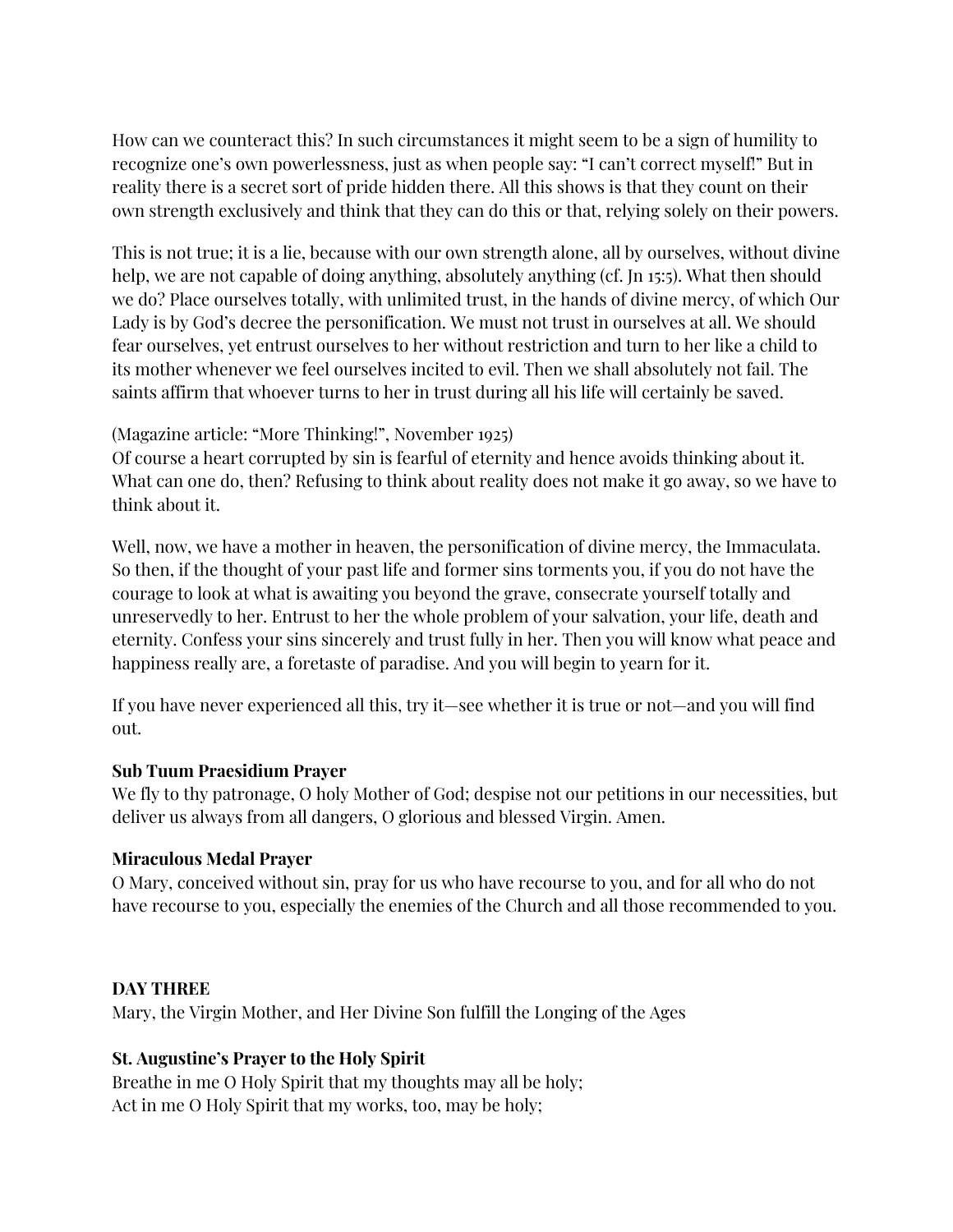Draw my heart O Holy Spirit that I love but what is holy; Strengthen me O Holy Spirit to defend all that is holy; Guard me then O Holy Spirit that I always may be holy.

### **Reading: Matthew 1:18-25**

Now this is how the birth of Jesus Christ came about. When his mother Mary was betrothed to Joseph, but before they lived together, she was found with child through the Holy Spirit. Joseph her husband, since he was a righteous man, yet unwilling to expose her to shame, decided to divorce her quietly. Such was his intention when, behold, the angel of the Lord appeared to him in a dream and said, "Joseph, son of David, do not be afraid to take Mary your wife into your home. For it is through the Holy Spirit that this child has been conceived in her. She will bear a son and you are to name him Jesus, because he will save his people from their sins." All this took place to fulfill what the Lord had said through the prophet: Behold, the virgin shall be with child and bear a son, and they shall name him "Emmanuel," which means "God is with us." When Joseph awoke, he did as the angel of the Lord had commanded him and took his wife into his home. He had no relations with her until she bore a son, and he named him Jesus.

### **Commentary**

The sacred writer is careful to point out the virginal state of Mary by relating Joseph's experience with the angel, as well as quoting the ancient prophecy of Isaiah (7:14) about the "virgin with child." As head of the family, Joseph was brought into the mystery of Jesus' birth. To Mary's heavenly Spouse, the Holy Spirit, is attributed her conception; to her earthly spouse is given the charge to name the child. Meanwhile Mary keeps silence, despite the anguish she must have suffered, and trusts God to explain her situation to her husband.

### **Reflection**

Right after the Gospels were written, the first Fathers of the Church stressed Mary's virginity as a keystone of Christian theology. St. Ignatius of Antioch, for example, who was martyred in 116 AD, wrote in his Letter to the Ephesians that Mary's virginity, along with Jesus' birth and death, were the three great mysteries crying out to be proclaimed—thus an essential part of the Good News of the Christ, because Mary's virginity is the convalidation of Jesus' being the Son of God.

How sad to hear of some theologians who down-play or even deny Mary's privileges, as if God were limited in his power to arrange His own Son's birth. And did not the Son have the freedom to make His mother whatever He chose? Did the Holy Spirit set a boundary to His love of His spouse? Those who wish to be totally consecrated to Mary should study her relationships to the Three Divine Persons, come to know her virtues by meditation, and understand her role in salvation as revealed in the Scriptures.

# **The Words of St. Maximilian**

(Journal reflection: "The Immaculata is Yours—You are Hers," August 1940) This is why the Immaculata is our mother: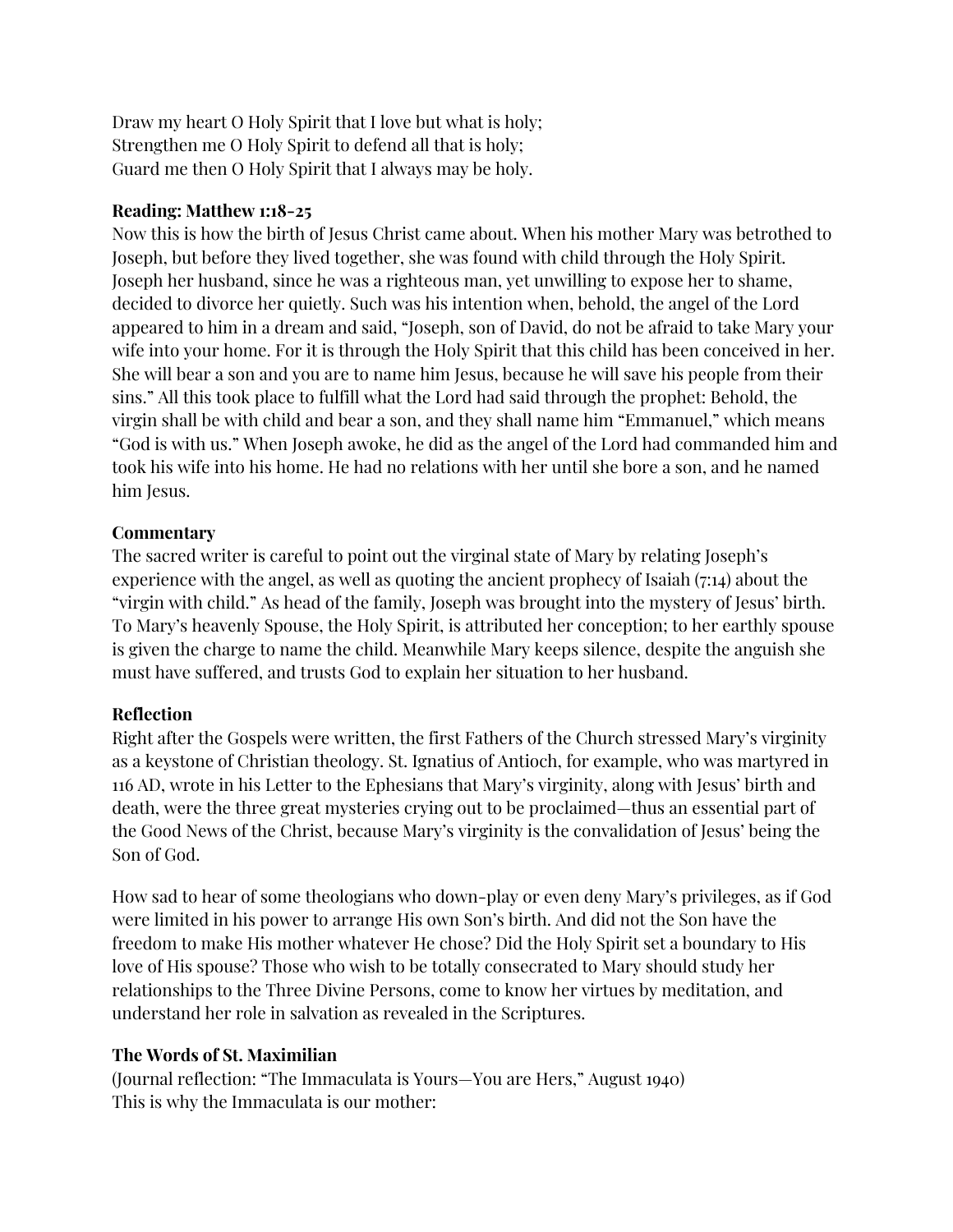1. This is the common conviction, the belief of the faithful.

2. Jesus gave her to us.

3. She is the mother of the Church's Head, that is, Jesus, hence the mother of his members.

4. She is mother of divine grace, the grace of the Holy Spirit; she is the Mediatrix of Graces, mother of the life of grace, of the spiritual life.

5. She is the mother of the Redeemer, hence also mother of the redeemed, Co-redemptrix. 6. She is the mother of the Creator, hence the Mother of all creatures as well (angels, men, and so forth).

So you, my child, must love her as your mother with all the generosity of your heart. She loved you enough to sacrifice God's Son for you. In the Annunciation she welcomed you with all graciousness as her child. She will make you like herself, will make you ever more immaculate, will nourish you with the milk of her grace. Just let yourself be guided by her; let yourself be ever more willingly shaped by her. Watch over the purity of your conscience; purify it in her love. Do not get discouraged, even if you sin seriously, repeatedly. An act of perfect love will purify you again. You belong to her as her property. Let her do with you what she wishes. Do not let her feel herself bound by any restrictions flowing from the obligations a mother has towards her own child.

Be hers—her property. Let her make free use of you and dispose of you without any limits for whatever purpose she wishes. Let her be your owner, your Lady and absolute Queen. A servant sells his labor. You, on the contrary, offer yours as a gift: your fatigue, your suffering, all that is yours. Beg her not to pay attention to your free will, but to act towards you always as she desires in full liberty.

Be her child, her servant, her slave of love in every way and under whatever formulation yet devised or which can be devised now or in the future. In a word, be all hers. Be hers to the point of being her soldier, so that others may become ever more perfectly hers, like you yourself and even more than you; so that all those who live and will live all over the world may work together with her in her struggle against the infernal serpent. Belong to the Immaculata so that your conscience, becoming ever purer, may be purified still more; become immaculate, as she is for Jesus, so you, too, may become a mother and conqueror of hearts for her.

**Sub Tuum Praesidium Prayer**We fly to thy patronage, O holy Mother of God; despise not our petitions in our necessities, but deliver us always from all dangers, O glorious and blessed Virgin. Amen.

# **Miraculous Medal Prayer**

O Mary, conceived without sin, pray for us who have recourse to you, and for all who do not have recourse to you, especially the enemies of the Church and all those recommended to you.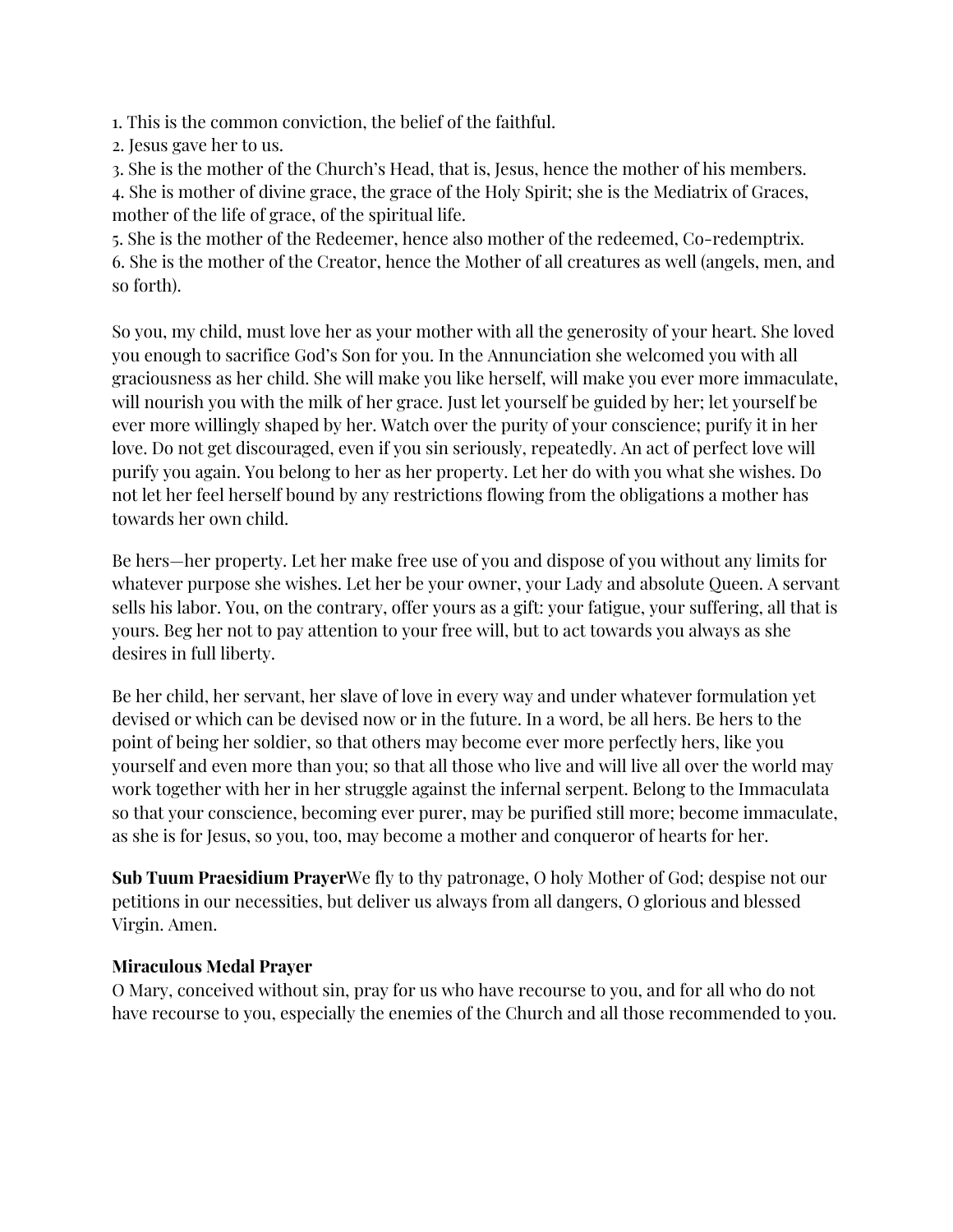### **DAY FOUR**

Mary Joins Herself to Jesus for Our Redemption

#### **St. Augustine's Prayer to the Holy Spirit**

Breathe in me O Holy Spirit that my thoughts may all be holy; Act in me O Holy Spirit that my works, too, may be holy; Draw my heart O Holy Spirit that I love but what is holy; Strengthen me O Holy Spirit to defend all that is holy; Guard me then O Holy Spirit that I always may be holy.

#### **Reading: Luke 2:22-40**

When the days were completed for their purification according to the law of Moses, they took him up to Jerusalem to present him to the Lord, just as it is written in the law of the Lord, "Every male that opens the womb shall be consecrated to the Lord," and to offer the sacrifice of "a pair of turtledoves or two young pigeons," in accordance with the dictate in the law of the Lord. Now there was a man in Jerusalem whose name was Simeon. This man was righteous and devout, awaiting the consolation of Israel, and the Holy Spirit was upon him. It had been revealed to him by the Holy Spirit that he should not see death before he had seen the Messiah of the Lord. He came in the Spirit into the temple; and when the parents brought in the child Jesus to perform the custom of the law in regard to him, he took him into his arms and blessed God, saying: Now, Master, you may let your servant go in peace, according to your word, for my eyes have seen your salvation, which you prepared in sight of all the peoples, a light for revelation to the Gentiles, and glory for your people Israel. The child's father and mother were amazed at what was said about him; and Simeon blessed them and said to Mary his mother, "Behold, this child is destined for the fall and rise of many in Israel, and to be a sign that will be contradicted (and you yourself a sword will pierce) so that the thoughts of many hearts may be revealed." There was also a prophetess, Anna, the daughter of Phanuel, of the tribe of Asher. She was advanced in years, having lived seven years with her husband after her marriage, and then as a widow until she was eighty-four. She never left the temple, but worshiped night and day with fasting and prayer. And coming forward at that very time, she gave thanks to God and spoke about the child to all who were awaiting the redemption of Jerusalem. When they had fulfilled all the prescriptions of the law of the Lord, they returned to Galilee, to their own town of Nazareth. The child grew and became strong, filled with wisdom; and the favor of God was upon him.

### **Commentary**

Mary and Joseph faithfully adhere to the Jewish law and consecrate the Boy to the Lord. The Holy Spirit again activates the mystery of Jesus as Simeon holds Him and proclaims the presence of the light of the world and glory of Israel. He foretells that the Child will be opposed in order to reveal the thoughts of many hearts. Mary, he predicts, will be directly linked to the suffering of the Messiah; she will be pierced by a sword. By the prophecy of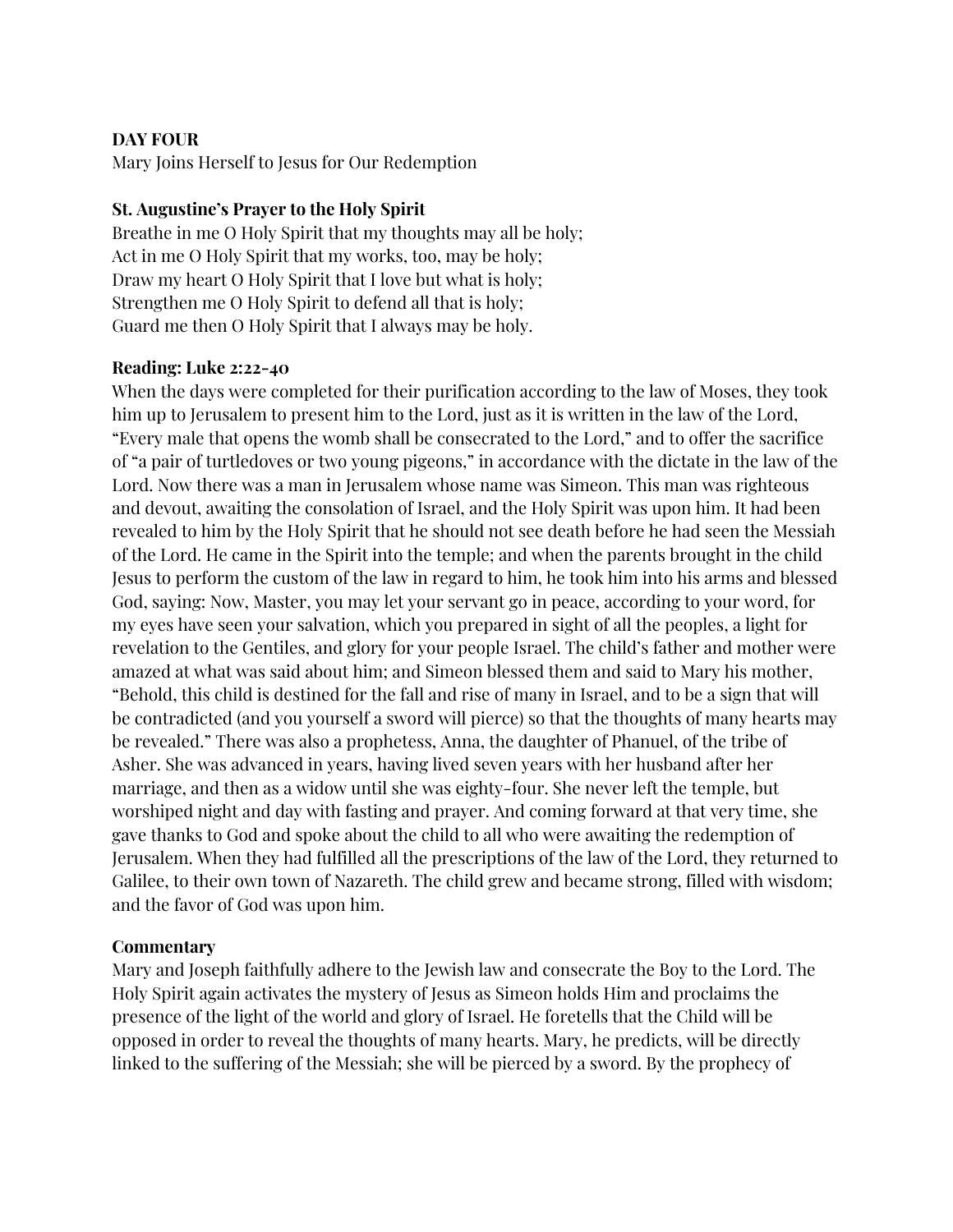Simeon the Holy Spirit prepares His spouse to enter deeply into the redemptive process alongside her Son.

### **Reflection**

John's Gospel often uses individuals as "types," that is, symbols of whole groups or even of all human beings. In the dialogue with "the Mother of Jesus" and "the disciple whom Jesus loved," John makes the disciple stand in for all the world and the Church. By Jesus giving Mary to John as his mother, she becomes the mother of the Church and the world.

As a daughter of Israel, Mary had the pain of seeing her homeland overrun by the Romans. As a child of God she suffered from seeing her nation's leaders too concerned about external observances. After Jesus left home she had the uncertainty of poverty and fear for her Son's life. Then after seeing her Son die shamefully and enjoying His resurrected presence for a mere forty days, she witnessed the martyrdom of the early believers, the Mystical Body of which she was the Mother. Yet she continued to press the work of evangelization, becoming the prime source of knowledge for the events of Jesus' life, keeping His memory alive, strengthening the disciples, even though she was impatient to be homeward bound to possess what she had so long pondered.

### **The Words of St. Maximilian**

(Magazine article: "Purpose of the Militia of the Immaculata," December 1937) Strictly speaking, the mission of the Militia of the Immaculata is the same as that of the Immaculata herself. As Co-redemptrix, in fact, she desires to extend to all humanity the fruits of the redemption effected by her Son and to do all she can to win back to Christ heretics, schismatics, Freemasons, Jews, etc. The sole desire of the Immaculata is to lift the level of our spiritual life until it reaches the height of sanctity. She does not expect to bring about these goals of apostolic activity directly, in person. Rather, she seeks to involve us in them. Consequently the essential condition that every member of the Militia of the Immaculata should effectively realize is self-offering to the Immaculata as her own. We can consecrate ourselves to the Immaculata by making use of any formula, as long as we renounce our own wills and adhere to her orders, which are made known to us in the commandments of God and of the Church, in the duties of our state in life, and in internal inspirations. This activity of the Immaculata will be all the more effective the more that we for our part seek to deepen our spiritual formation. Consecration to the Immaculata, therefore, implies the necessity of working for the perfection of ourselves and of our inclinations. Only when we are perfectly obedient to the Immaculata shall we become worthy instruments in her apostolic hands. We shall be apostles by the example of our lives, apostles by offering others the help of our actions.

### **Sub Tuum Praesidium Prayer**

We fly to thy patronage, O holy Mother of God; despise not our petitions in our necessities, but deliver us always from all dangers, O glorious and blessed Virgin. Amen.

### **Miraculous Medal Prayer**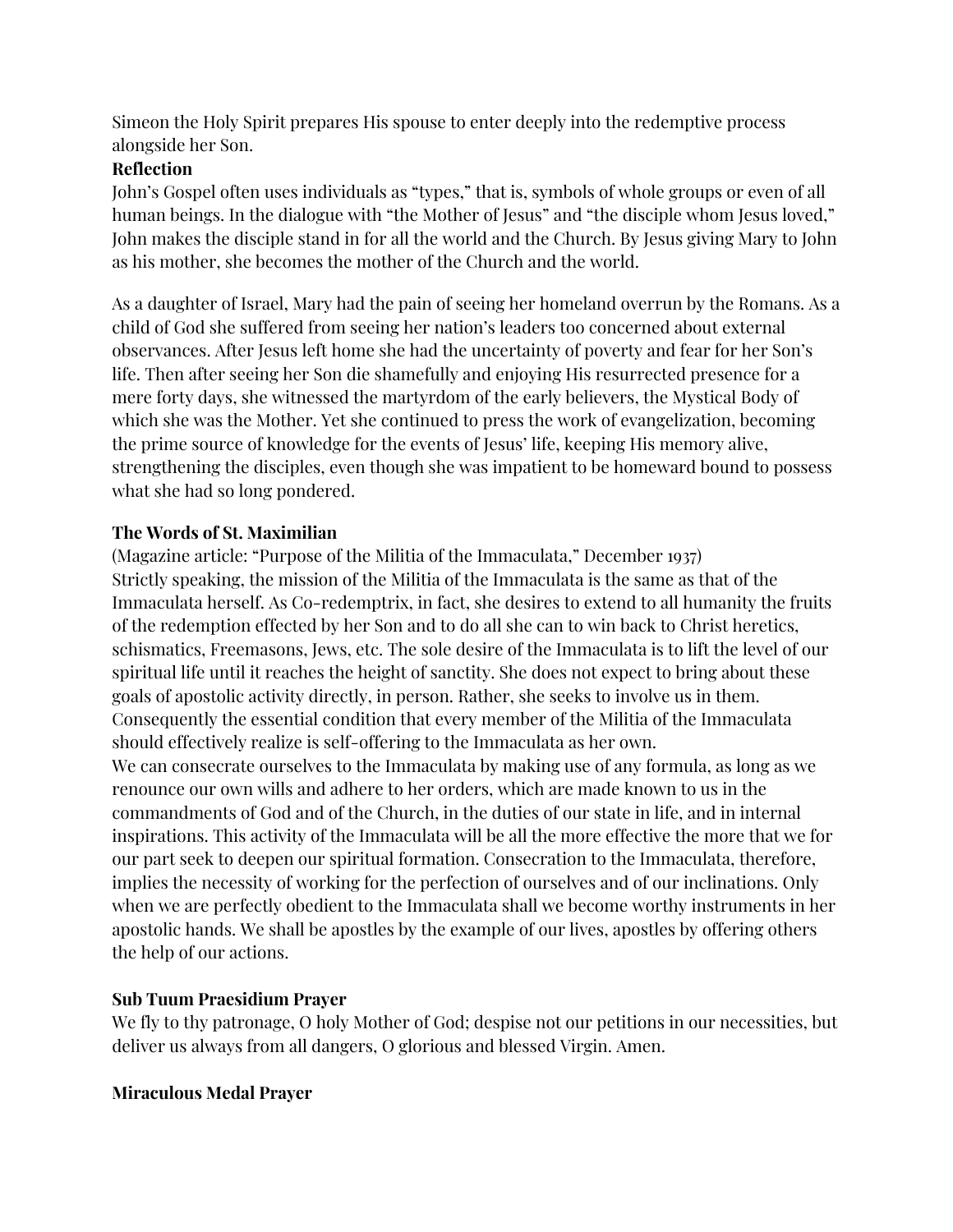O Mary, conceived without sin, pray for us who have recourse to you, and for all who do not have recourse to you, especially the enemies of the Church and all those recommended to you.

### **DAY FIVE**

Mary, Our Model of Spirituality is Formed by Jesus

### **St. Augustine's Prayer to the Holy Spirit**

Breathe in me O Holy Spirit that my thoughts may all be holy; Act in me O Holy Spirit that my works, too, may be holy; Draw my heart O Holy Spirit that I love but what is holy; Strengthen me O Holy Spirit to defend all that is holy; Guard me then O Holy Spirit that I always may be holy.

### **Reading: Luke 2:41-52**

Each year his parents went to Jerusalem for the feast of Passover, and when he was twelve years old, they went up according to festival custom. After they had completed its days, as they were returning, the boy Jesus remained behind in Jerusalem, but his parents did not know it. Thinking that he was in the caravan, they journeyed for a day and looked for him among their relatives and acquaintances, but not finding him, they returned to Jerusalem to look for him. After three days they found him in the temple, sitting in the midst of the teachers, listening to them and asking them questions, and all who heard him were astounded at his understanding and his answers. When his parents saw him, they were astonished, and his mother said to him, "Son, why have you done this to us? Your father and I have been looking for you with great anxiety." And he said to them, "Why were you looking for me? Did you not know that I must be in my Father's house?" But they did not understand what he said to them. He went down with them and came to Nazareth, and was obedient to them; and his mother kept all these things in her heart. And Jesus advanced in wisdom and age and favor before God and man.

### **Commentary**

As devout Jews, the Holy Family makes the Passover pilgrimage to Jerusalem, but Mary and Joseph lose track of Jesus on the way home. Mary's heart sinks when she finds the Boy in dialogue with the religious teachers; she wonders whether this is the time He must leave home to begin His ministry—and she knows she must let Him go. She does not grasp His answer about His "Father's house." But she accepts the guidance of her Son and returns home, keeping the event in her memory and pondering it in her heart.

### **Reflection**

Three times in the Infancy Narrative of Luke, Mary is said to reflect on the events in Jesus' life: the Nativity, the Presentation, the Finding in the Temple. Mary is presented to us as the model of the Church's prayer life, and of living by the instruction of Jesus. After the pattern of Mary the Church reflects on her Head and cherishes what Jesus said and did. After His being found in the Temple, Jesus is said to grow in wisdom and grace and age. It is obvious that Mary also grew spiritually throughout her life. No doubt Mary taught her Son how to be a more effective person on the human level, how to relate with women in His ministry, how to express feelings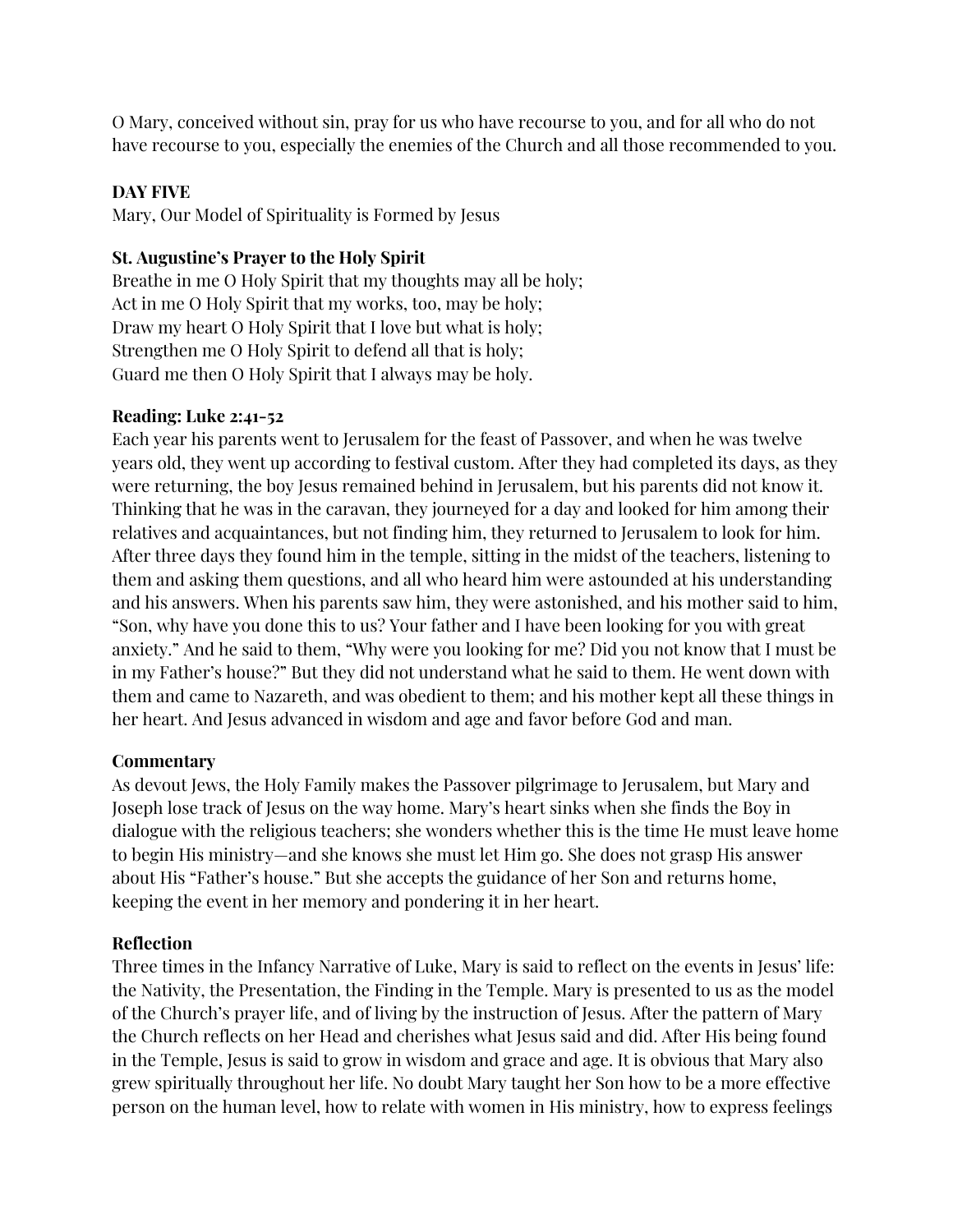of mercy and tenderness and compassion. Jesus in turn taught her as His chief disciple how to understand the Jewish Testament about His own life's work, so that she was fully prepared to surrender her mother's rights, "let go" of Him, and even enter the mystery of the passion at His side. Thus God involved Mary in His design, His "secret plan" hidden for ages, but revealed in Christ in the fullness of time. We, too, are called to search out God's plan and Mary's share in that mystery of salvation. We do not choose her as mother or queen; God has already chosen her. We are simply the beneficiaries of the gift of Mary's presence in the Church and in individual souls. By our total consecration, what begins in our lives as obedience to God's inspiration ends with joy and peace that we have made such a commitment!

### **The Words of St. Maximilian**

(Journal reflection: "The Immaculate is Yours—You are Hers," August 1940) You are hers, so let yourself be guided by the Immaculata.

1. Feel sure that she permits whatever does not depend on your will for your own good, even if it arises from another evil will. She is the one who wants this to happen to you.

2. Meet a difficulty: a) by not paying attention to it as long as it neither helps nor hinders you in achieving your aim of drawing closer to her, of loving her, Jesus, and the Father, b) by making use of this circumstance—going along with it—if it can help you, or c) by opposing it, if it is an impediment to you. She wants you to act in this way.

3. In what religious obedience prescribes, her will, that of her Son, and that of the Father is obvious. Hence it must be infinitely wise, prudent, powerful and good, even if by the light of your reason you are not able to realize this, since your mind is limited and fallible.

4. By putting her will into practice you show genuine, substantial love for her, for Jesus and for the Father. You become holy.

5. Whatever the Father wills, the Son and the Holy Spirit will likewise. Jesus and the Immaculata will it, too; their wills never contradict each other.

6. In those matters where neither necessity nor obedience decides, act as you wish, seeking to please her. "Love, and do what you will," as St. Augustine said.

7. Keep your conscience pure; be careful not to fall. But if you do fall, hasten to rise again.

8. She will keep you from falling if you place your trust in her, not relying at all on yourself—if you do on your part what you can, not to fall, with her help.

9. The reason for a fall is over-confidence in one's own strength. The truth is that by ourselves we are nothing and can do nothing. Without her, the Mediatrix of Grace, we cannot keep from falling.

10. If you do fall, offer yourself to her right away, with the whole sorry business of your fall, and beg for pardon. "Dearest 'Mom,' pardon me, and ask Jesus to pardon me, too." Try to perform your next action in such a way as to give the greatest possible joy to her and to Jesus. Be sure that this act of love will completely wipe out your fault. In your next confession accuse yourself of that fault—but she, Jesus and the Father will already have forgotten it.

11. Love with your whole being, your whole will, your whole heart. But if you feel yourself dry and cannot elicit feelings of love, do not be concerned; this does not belong to the essence of love. If your will desires only to accomplish her will, be at peace, for you truly love her, Jesus and the Father.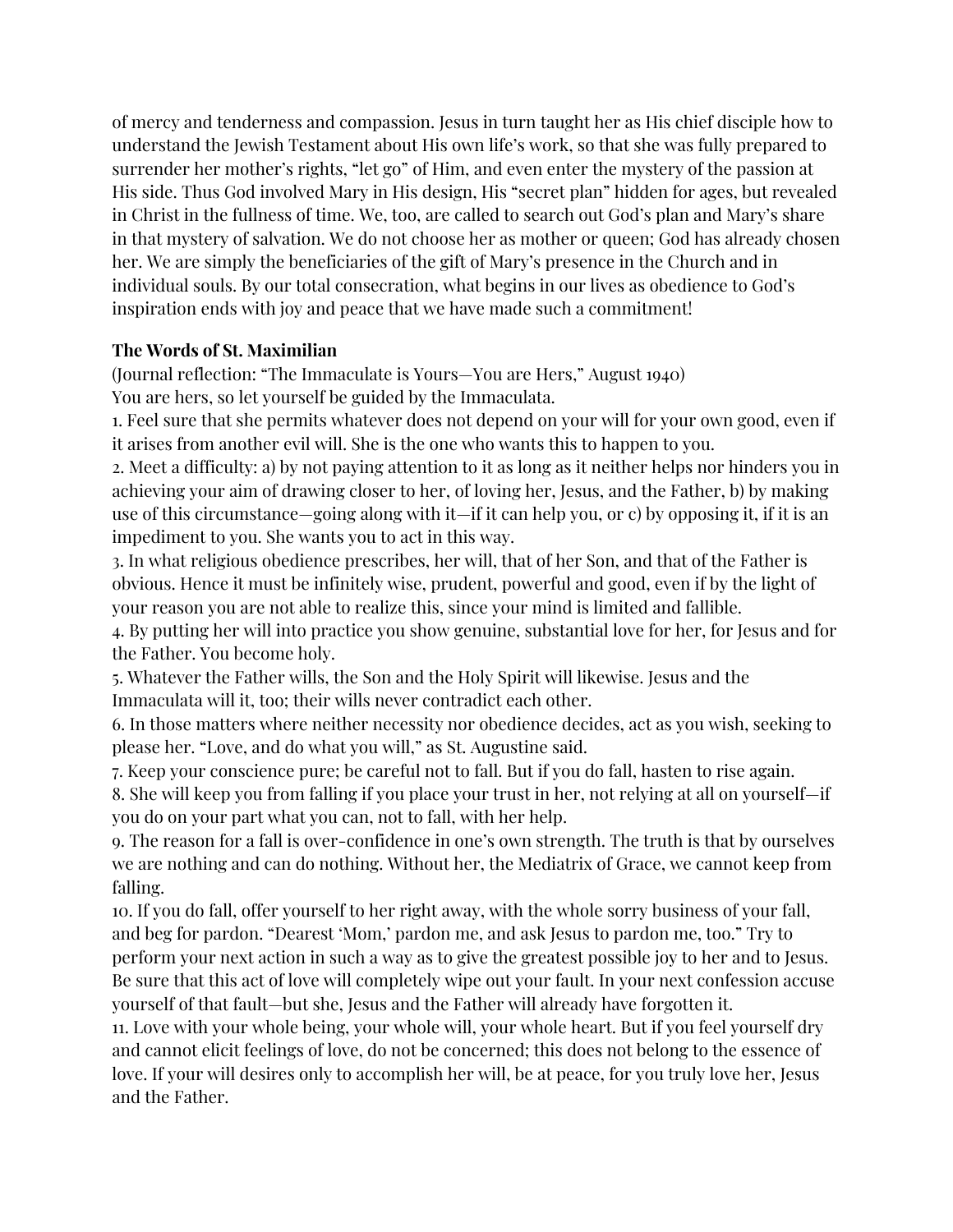12. Do not forget that holiness consists not in extraordinary actions, but in performing well your duties toward God, yourself and others.

13. No one, and not even the holiest state of life, can guarantee that you will sanctify your soul if you neglect the duties proper to that state. Try to discover in these duties the certain will of the Immaculata. By fulfilling this you will demonstrate your love for her and in and through her for Jesus and the Father. Indeed, prayer, penance, and other works, even though good in themselves, are of no value in her eyes if they hinder you in the proper carrying out of your duties. In these alone you find her will.

14. You can, without hesitation, use expressions like "I desire to fulfill the Immaculata's will," "May the Immaculata's will be done," "The Immaculata wanted it this way," because she wills what Jesus wills, as Jesus wills what his Father wills. Thus her will differs in no way from that of her Son and of the Father.

Indeed, the very act of yielding yourself unreservedly to her will not only shows that you love the will of God, but also proclaims the truth that her will is so perfect that it deviates in nothing from the will of God. Thus you will give glory to God the Father and the Son, both for creating a creature as perfect as she is and for having made her his own mother.

### **Sub Tuum Praesidium Prayer**

We fly to thy patronage, O holy Mother of God; despise not our petitions in our necessities, but deliver us always from all dangers, O glorious and blessed Virgin. Amen.

# **Miraculous Medal Prayer**

O Mary, conceived without sin, pray for us who have recourse to you, and for all who do not have recourse to you, especially the enemies of the Church and all those recommended to you.

# **DAY SIX**

Mary Leads Us to Obey Christ, the Head of the Church

# **St. Augustine's Prayer to the Holy Spirit**

Breathe in me O Holy Spirit that my thoughts may all be holy; Act in me O Holy Spirit that my works, too, may be holy; Draw my heart O Holy Spirit that I love but what is holy; Strengthen me O Holy Spirit to defend all that is holy; Guard me then O Holy Spirit that I always may be holy.

### **Reading: John 2:1-11**

On the third day there was a wedding in Cana in Galilee, and the mother of Jesus was there. Jesus and his disciples were also invited to the wedding. When the wine ran short, the mother of Jesus said to him, "They have no wine." And Jesus said to her, "Woman, how does your concern affect me? My hour has not yet come." His mother said to the servers, "Do whatever he tells you." Now there were six stone water jars there for Jewish ceremonial washings, each holding twenty to thirty gallons. Jesus told them, "Fill the jars with water." So they filled them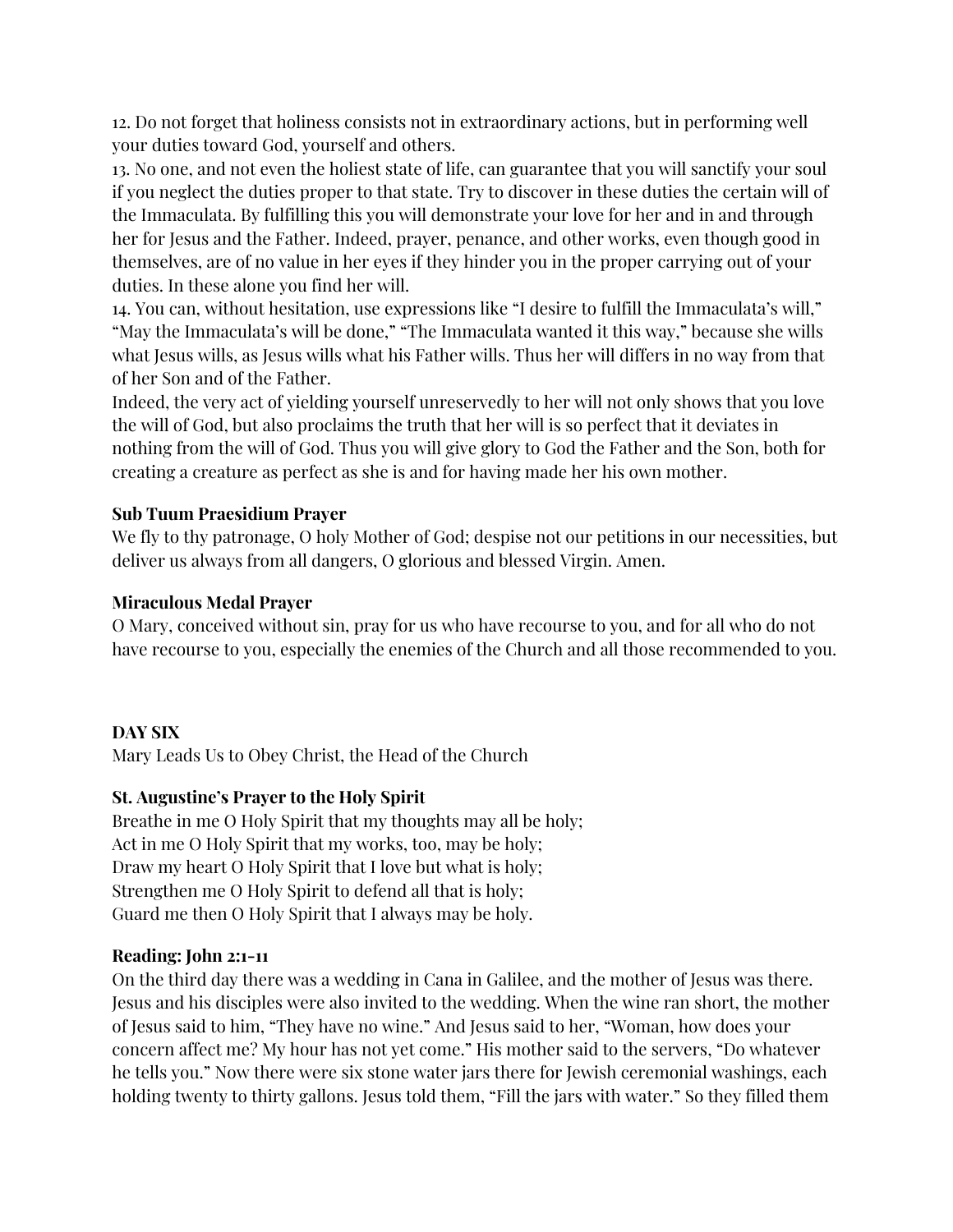to the brim. Then he told them, "Draw some out now and take it to the headwaiter." So they took it. And when the headwaiter tasted the water that had become wine, without knowing where it came from (although the servers who had drawn the water knew), the headwaiter called the bridegroom and said to him, "Everyone serves good wine first, and then when people have drunk freely, an inferior one; but you have kept the good wine until now." Jesus did this as the beginning of his signs in Cana in Galilee and so revealed his glory, and his disciples began to believe in him.

# **Commentary**

This text relates the first of Jesus' public signs, which led to His disciples' believing in Him. He appears to advance the time of his charismatic ministry at the insistence of His Mother. Her motive is so human, so down-to-earth: to save a groom embarrassment at a time when he was scarcely thinking of his guests! Jesus adds His special touch to the party; He provides not just any wine, but a choice vintage. Jesus and Mary always bring joy and harmony to all our mundane activities, if we but give them access to our lives.

### **Reflection**

Generally St. John's Gospel mentions significant persons by name, but at Cana and Calvary, he simply uses the title, "Mother of Jesus." He alone records that Jesus addresses Mary as "woman," a title of respect in a formal situation. It was as if Jesus was formally denoting the place of Mary in the believing community for all time. In fact, He both opens and closes His public life with a dialogue with her: at Cana and Calvary. This surely indicates her importance at critical junctures of human life, because the Gospels have significance for all times and all persons, beyond the simple narration of Jesus' personal history.

At Cana Mary does not ask for anything in particular, but just tells her Son about the lack of wine at the party, knowing He will take care of the need. At Calvary she accepts John and all of us as her children, once more without asking anything.

Will she do less for us today who wish to call her "Mother"? Does Jesus refuse her anything when she makes known our needs? Her only command in the Scriptures is, "Do whatever He tells you." She leads us to obey Christ. She does not judge us, but simply receives us.

When Jesus told us to be perfect as our heavenly Father is perfect, He must have meant for us to love others unconditionally and forgive—because who but God can forgive sins? So Mary loves us unconditionally and forgives us when we forget her or turn away momentarily in our sins. But she is interested, as is God himself—for their wills are the same—in making us more worthy of grace now and more ready for God's judgment at death.

ur ideal, then, as we consecrate ourselves totally, is to deepen that love relationship with her and carry the message of her power and mercy to everyone we know, first to our family and friends and co-workers, then to our parish and community and neighborhood, finally to all nations and all hearts. But our effectiveness will flow from consecrating our bodies and souls, all our powers and virtues, every relationship and human experience.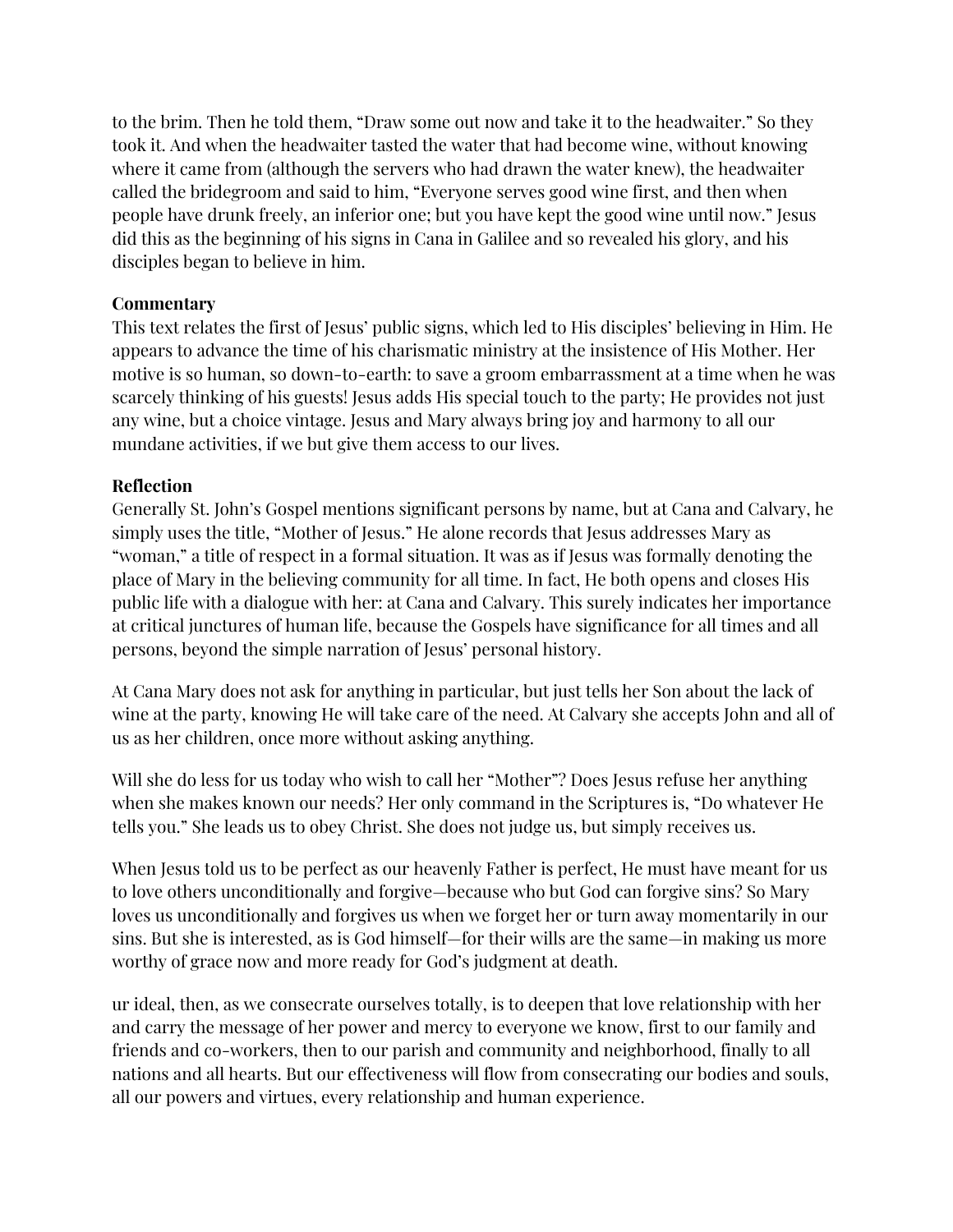#### **The Words of St. Maximilian**

(Magazine article: "On the MI," December 1936)

The ideal of those who join [the Militia of the Immaculata] is to belong to the Immaculata, to be her servant, child, slave, property—in a word, to be hers under whatever title which love for her has ever thought of or will be ever capable of thinking to belong to her in all aspects during one's whole life, death, and eternity: to be hers without any restriction, irrevocably and forever hers; to become ever more totally hers, more perfectly hers, more like her, more one with her; to become in some fashion her very self; so that she may take possession of our souls more fully, may master them entirely, and in them and through them may think, speak, love God and others, and act. Such is the ideal: to become hers, to be "of the Immaculata."

Whoever becomes her possession in an increasingly perfect manner, in this fashion will exercise an ever greater influence in the milieu in which he is placed and will spur others on to know the Immaculata ever more perfectly, to love her ever more ardently, to draw ever closer to her, and to consecrate oneself to her to the point of becoming totally and without any limitation her very self. A soul of this kind, totally possessed by the Immaculata, will conquer an increasing number of souls for her, using every legitimate means, and will become not only her property, but her knight, a soldier of the Immaculata!

#### **Sub Tuum Praesidium Prayer**

We fly to thy patronage, O holy Mother of God; despise not our petitions in our necessities, but deliver us always from all dangers, O glorious and blessed Virgin. Amen.

### **Miraculous Medal Prayer**

O Mary, conceived without sin, pray for us who have recourse to you, and for all who do not have recourse to you, especially the enemies of the Church and all those recommended to you.

### **DAY SEVEN**

Mary, the New Eve and Mother of the Church

### **St. Augustine's Prayer to the Holy Spirit**

Breathe in me O Holy Spirit that my thoughts may all be holy; Act in me O Holy Spirit that my works, too, may be holy; Draw my heart O Holy Spirit that I love but what is holy; Strengthen me O Holy Spirit to defend all that is holy; Guard me then O Holy Spirit that I always may be holy.

#### **Reading: Genesis 3:14-20**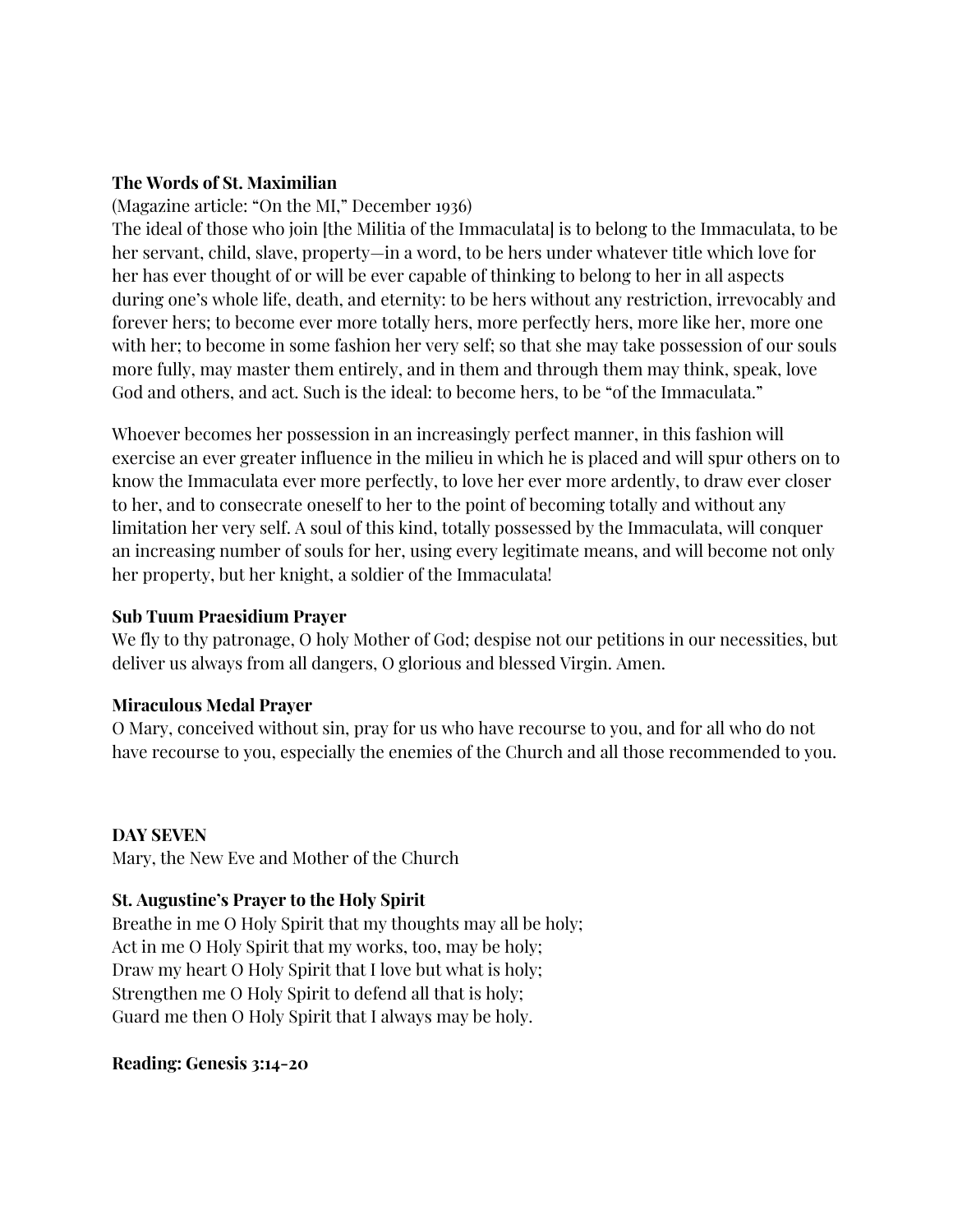Then the Lord God said to the serpent: Because you have done this, you shall be banned from all the animals and from all the wild creatures; On your belly shall you crawl, and dirt shall you eat all the days of your life. I will put enmity between you and the woman, and between your offspring and hers; He will strike at your head, while you strike at his heel. To the woman he said: I will intensify the pangs of your childbearing; in pain shall you bring forth children. Yet your urge shall be for your husband, and he shall be your master. To the man he said: Because you listened to your wife and ate from the tree of which I had forbidden you to eat, Cursed be the ground because of you! In toil shall you eat its yield all the days of your life. Thorns and thistles shall it bring forth to you, as you eat of the plants of the field. By the sweat of your face shall you get bread to eat, Until you return to the ground, from which you were taken; For you are dirt, and to dirt you shall return. The man called his wife Eve, because she became the mother of all the living.

### **Commentary**

This text provides the first promise of the Savior to come, the only balm to the painful curse upon our race. The snake, symbol for Satan, will be crushed under the heel of Eve's offspring, who is eminently Jesus Christ, of course. The Church has also applied this passage to Mary, who is the enemy of the tempter. Since we are Mary's children by adoption and consecration, the warfare is carried on today by us, her "offspring."

### **Reflection**

Humankind's capacity for good was not entirely destroyed by original sin, only impaired. God made several covenants with the chosen people and finally through Christ with the Church. The possibility of a sacred relationship with God flowered most perfectly when in the fullness of time Mary conceived the Savior. Her fullness of grace reversed the triple alienation of our first parents from God, one another, and nature itself. She has made it possible to restore paradise even on earth to those who establish harmony and reason in their own triple relationships.

Some Christians, hesitant in their commitment to Mary, point out that she appears in only a few passages of the Gospels, only once in the Epistles, and only mysteriously in Revelation. Yet it is not the number of passages, but their significance that counts. The Christian Testament is not a detailed biography of Jesus as such, but rather His Good News as proclaimed by the first believing community. That community recorded Mary's role at the significant times of Jesus' life, her modeling as the "ponderer" of sacred events, her consent to the Incarnation, her presence at the Cross and on Pentecost, her hearing the Word of God and keeping it, her symbolizing the perfect discipleship.

The totally consecrated person likewise ponders the Christian mysteries and joins his or her life to that of Jesus and Mary. Total consecration is also a "covenant" made by an act of the will. It does not lie in feeling, but in action. The fact that one does not repudiate this covenant, but tries to remember it as often as possible and live by its implications concretely suffices for its effectiveness. One can scarcely have a continuous awareness all day long of one's consecration. We do our duty and know we belong to her entirely.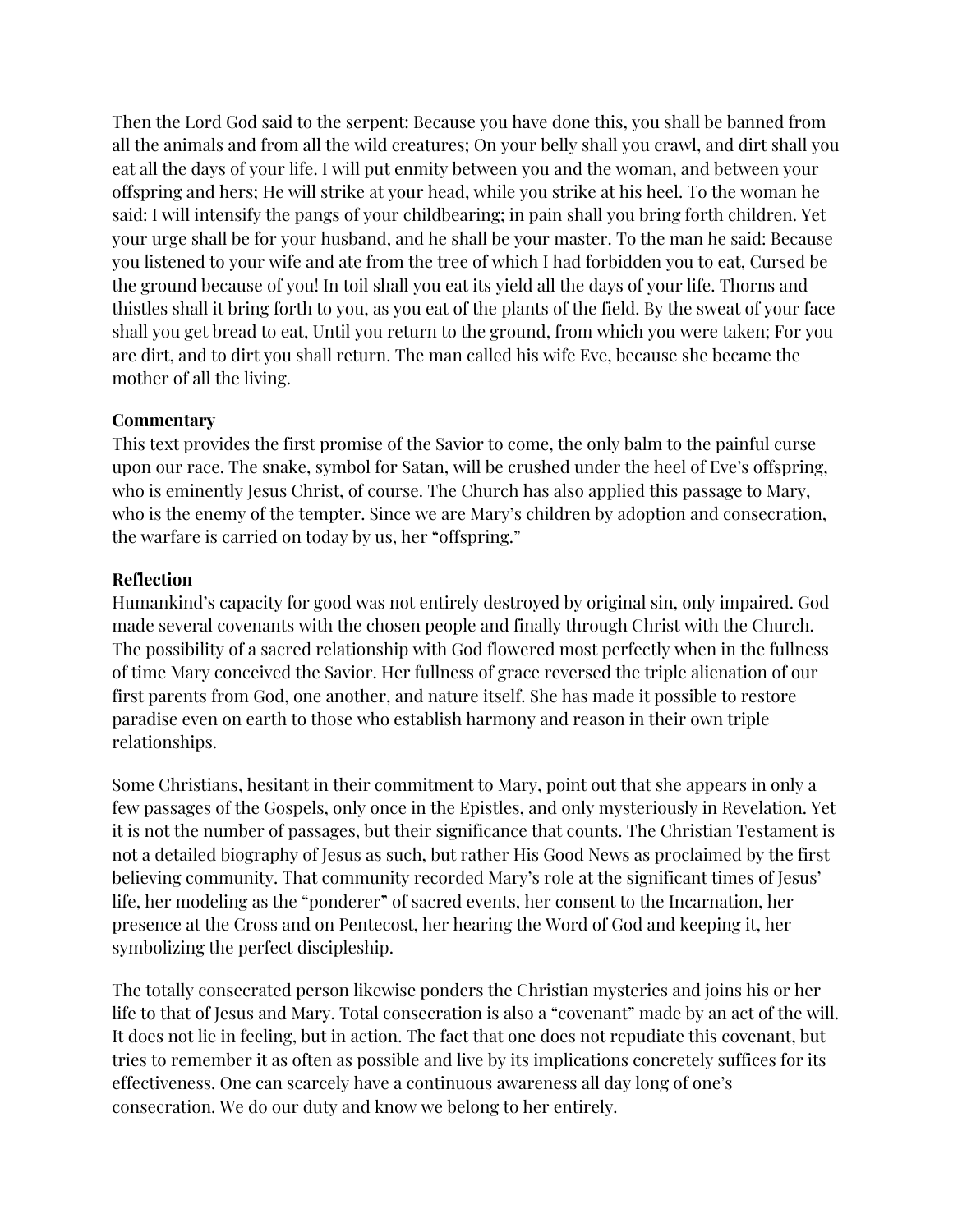#### **The Words of St. Maximilian**

(Magazine article: "The First Condition," May 1922)

The aim of the Militia of the Immaculata is so difficult to achieve, that if we relied only on natural energy, activity, and effort, we could with reason doubt about the possibility of achieving it. Daily experience, in fact, teaches us that the Church's enemies have more abundant natural means, and often, as Christ has told us, they are wiser in their own ways than the children of light. Further, to obtain the conversion and sanctification of souls, grace is needed, whereas corrupt nature tends by its own inclination towards sin. Consequently we can count solely on help from on high.

In this area the easiest and surest help is, by God's Will, the most holy Virgin Mary. To her the Church applies the words of the Holy Scripture: "She shall crush your head" (Gn 3:15), that is, of the infernal serpent. Of her the Church sings: "You have overcome all heresies in the whole world" (Office of the Blessed Virgin Mary).

Furthermore, history teaches that no conversion ever has taken place without a particularly evident presence of Mary's hand (all the saints have entertained a special devotion towards her), while Pope Leo XIII affirms in an encyclical on the Rosary: "It can be said that by a divine disposition nothing can be communicated to us from the infinite treasure of grace except through Mary. Thus just as no one can draw near to the Father save by means of the Son, so too ordinarily no one can draw near to Christ except by means of his mother."

Can we, therefore, set about our task of fulfilling the purpose of the Militia of the Immaculata in any other way than by consecrating ourselves unreservedly, totally, and forever to the most Blessed Virgin Mary Immaculate, to be instruments in her hands so that she herself may act in us and through us? A consecration of this kind, therefore, constitutes the essence of the Militia of the Immaculata.

#### **Sub Tuum Praesidium Prayer**

We fly to thy patronage, O holy Mother of God; despise not our petitions in our necessities, but deliver us always from all dangers, O glorious and blessed Virgin. Amen.

#### **Miraculous Medal Prayer**

O Mary, conceived without sin, pray for us who have recourse to you, and for all who do not have recourse to you, especially the enemies of the Church and all those recommended to you.

**DAY EIGHT** Mary, Model of Faith

### **St. Augustine's Prayer to the Holy Spirit**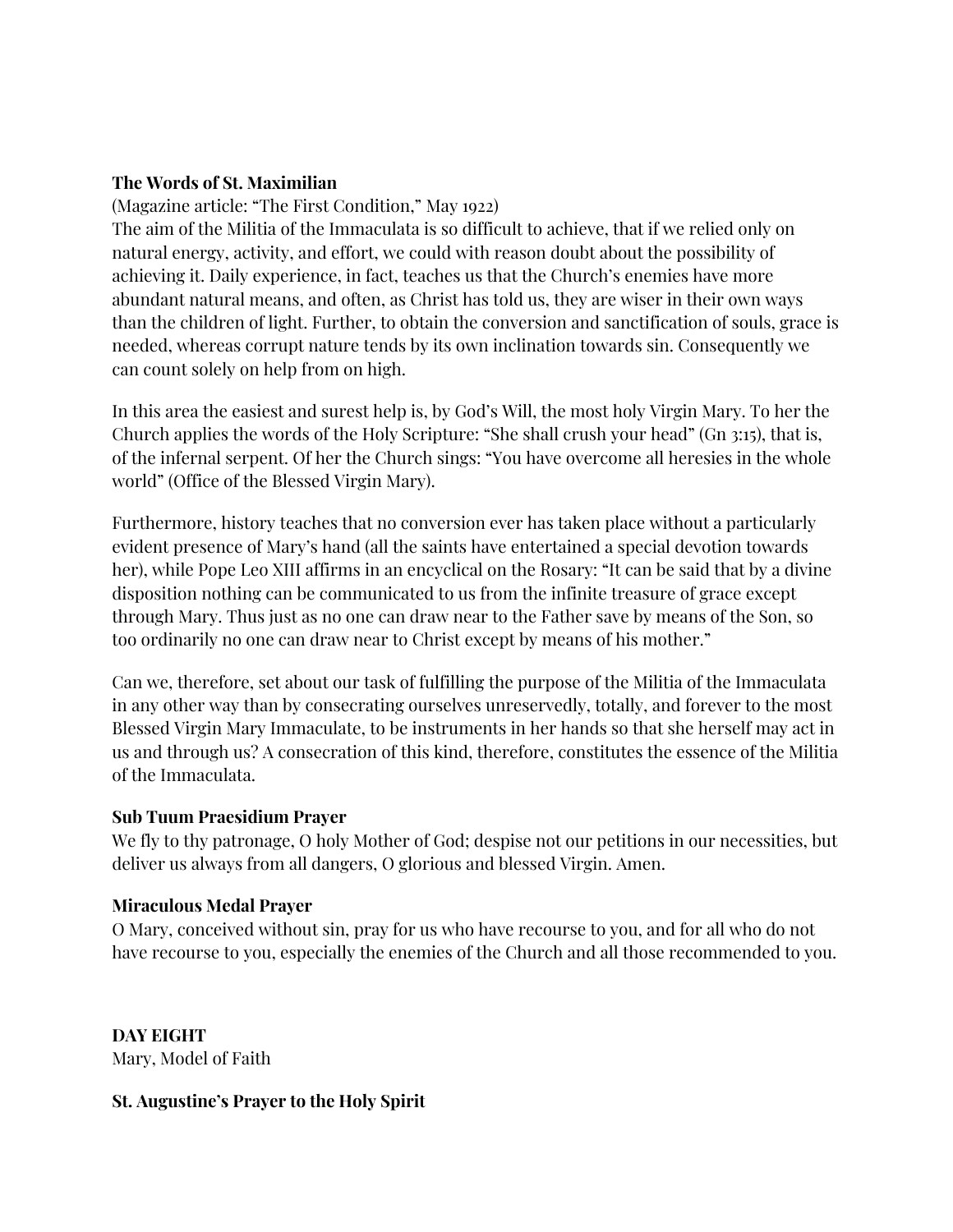Breathe in me O Holy Spirit that my thoughts may all be holy; Act in me O Holy Spirit that my works, too, may be holy; Draw my heart O Holy Spirit that I love but what is holy; Strengthen me O Holy Spirit to defend all that is holy; Guard me then O Holy Spirit that I always may be holy.

### **Reading: Mark 3:31-35**

His mother and his brothers arrived. Standing outside they sent word to him and called him. A crowd seated around him told him, "Your mother and your brothers (and your sisters) are outside asking for you." But he said to them in reply, "Who are my mother and (my) brothers?" And looking around at those seated in the circle he said, "Here are my mother and my brothers. (For) whoever does the Will of God is my brother and sister and mother."

### **Commentary**

The family of Jesus interrupts His teaching. He remarks that even the closest physical kinship must cede to the spiritual kinship He is generating with his listeners, based on their fulfilling the Will of His heavenly Father. While not disparaging His own Mother, Jesus gently continues to form her with His spiritual direction. His words also reveal the true source of Mary's greatness, for she had already heard the word of God and kept it with such perfection that she had become the virgin Mother of the Incarnate Word, the biblical sign of the Church's perfect relationship with Christ.

### **Reflection**

We cannot approach the mysteries of Mary without the illumination of her Spouse, the Holy Spirit, who scrutinizes all matters, even the deep things of God (1 Cor 2:10). If she seems remote, an untouchable figure on a pedestal, it may be because we have not striven to know her, talk with her in prayer, see how she combined an obscure humdrum life with great sanctity. It has been said that it is difficult, at times, for a person to relate positively with our heavenly Mother if that person has had a poor relationship with his or her human mother. Yet the point is that Jesus is the pattern of our other relationships—and He forever calls her "Mother."

Surely Jesus continues His filial respect and love for her even in heaven, and accepts her intercession for clients! We recall that Jesus said, "Who is my Mother? . . . whoever does the Will of my Father in heaven" (Mt 12:48). No doubt Mary was without equal in this obedience by her continual fiat. She was the greatest and most gifted person as Virgin and Mother, but she was the most perfect disciple and co-worker because she pondered God's Word and lived by its implications. The totally consecrated person will do no less.

# **The Words of St. Maximilian**

("Who is She?" Sketches for a book, 1940)

Of herself, Mary is nothing, even as all other creatures are; but by God's gift she is the most perfect of creatures, the most perfect image of God's divine being in a purely human creature.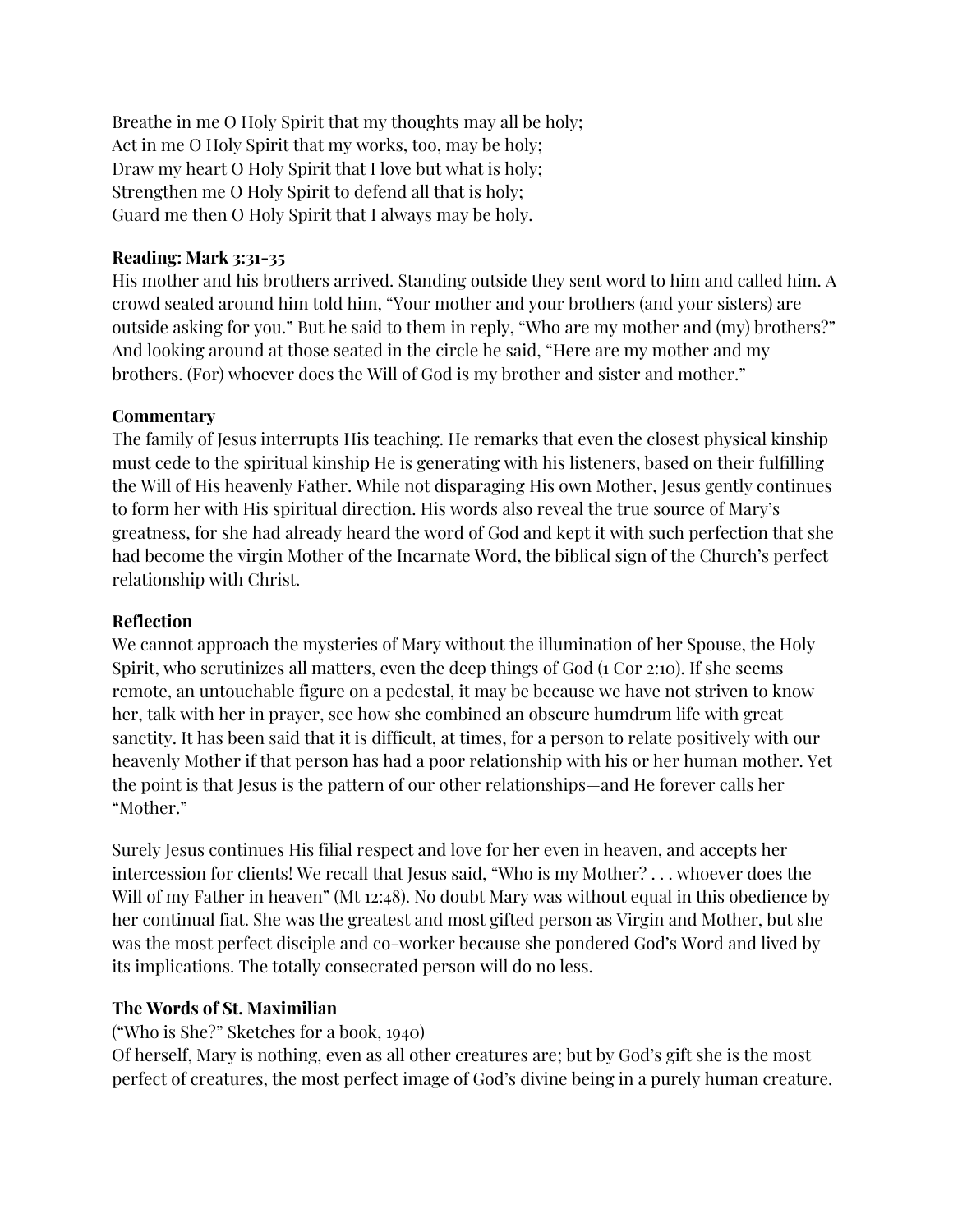She comes, then, from the Father, through the Son and the Holy Spirit, as from her Creator who, out of nothing, calls into being creatures made in His own image, the image of the Holy Trinity. These creatures are limited; yet God likes to find in them the image of Himself which they bear. These beings, endowed with reason and free will, know and acknowledge that they come from God and receive everything from Him: what they are, what they can do, what they possess moment by moment. In return, they show Him their love, both on account of what they receive from Him, and because he, God, the infinite perfection, is worthy of infinite love.

The Immaculata never knew the slightest stain; in other words, her love was always full, without flaw. She loved God with all her being, and from the first instance of her existence her love united with God so perfectly that on the day of the Annunciation the Angel could say to her, "Full of grace! The Lord is with thee!" (cf. Lk 1: 28) She is, then, God's creature, God's image, God's child, and in all these respects she is all this in the most perfect manner possible among the ranks of mere creatures.

She is God's instrument. With full consciousness and total willingness she allows God to govern her; she consents to his will, desires only what he desires, and acts according to his will in the most perfect manner, without failing, without ever turning aside from his will. She makes perfect use of the powers and privileges God has given her, so as to fulfill always and in everything whatever God wants of her, purely for love of God, One and Three. This love of God reaches such a peak that it bears the divine fruits proper to God's own love. Her love for God brings her to such a level of union with him that she becomes the Mother of God. The Father confides to her his Son; the Son descends into her womb; and the Holy Spirit fashions out of her perfectly pure body the very Body of Jesus.

### **Sub Tuum Praesidium Prayer**

We fly to thy patronage, O holy Mother of God; despise not our petitions in our necessities, but deliver us always from all dangers, O glorious and blessed Virgin. Amen.

#### **Miraculous Medal Prayer**

O Mary, conceived without sin, pray for us who have recourse to you, and for all who do not have recourse to you, especially the enemies of the Church and all those recommended to you.

#### **DAY NINE**

Jesus Entrusts His Disciples to Mary

#### **St. Augustine's Prayer to the Holy Spirit**

Breathe in me O Holy Spirit that my thoughts may all be holy; Act in me O Holy Spirit that my works, too, may be holy; Draw my heart O Holy Spirit that I love but what is holy; Strengthen me O Holy Spirit to defend all that is holy; Guard me then O Holy Spirit that I always may be holy.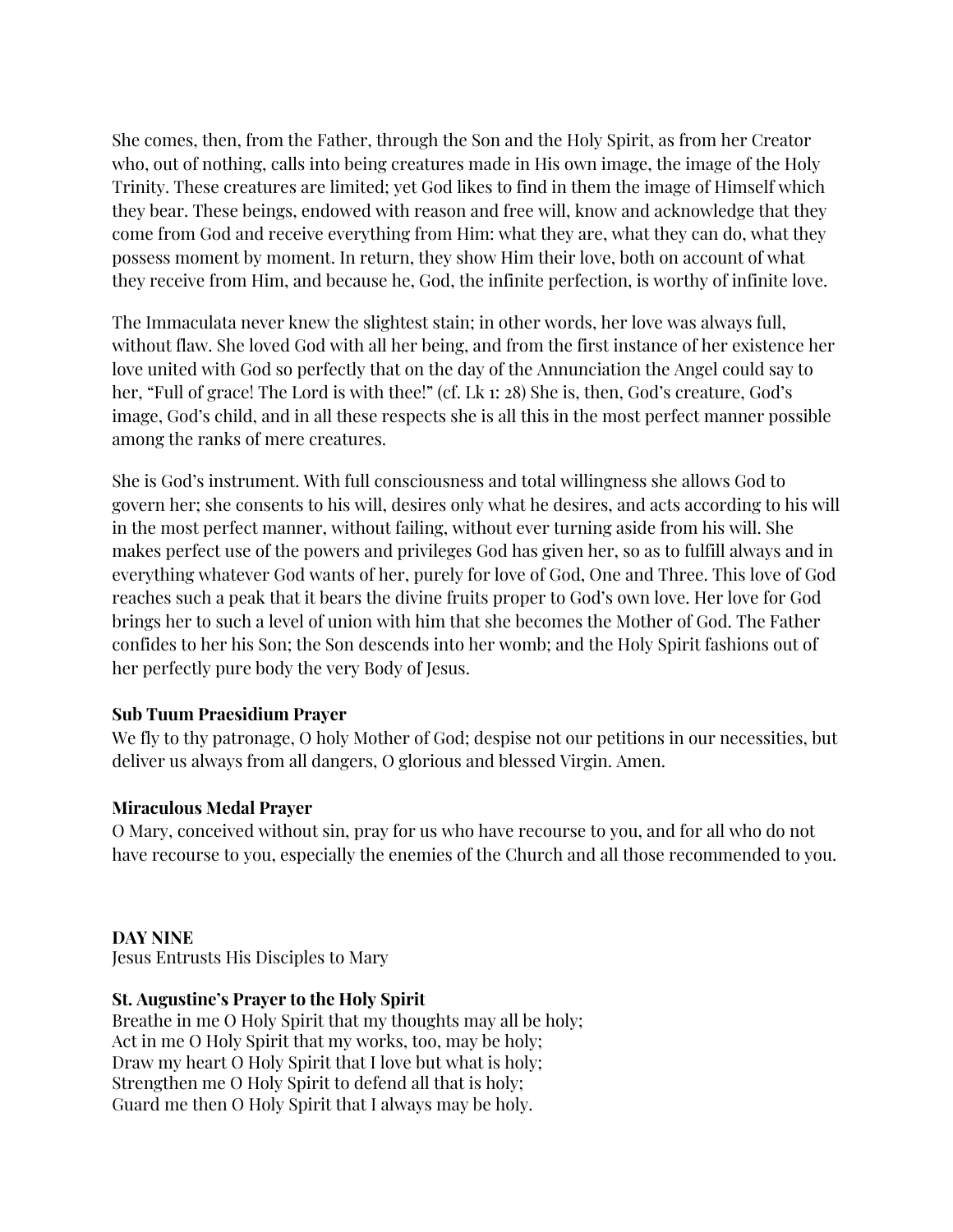#### **Reading: John 19:16-28**

Then he handed him over to them to be crucified. So they took Jesus, and carrying the cross himself he went out to what is called the Place of the Skull, in Hebrew, Golgotha. There they crucified him, and with him two others, one on either side, with Jesus in the middle. Pilate also had an inscription written and put on the cross. It read, "Jesus the Nazorean, the King of the Jews."

Now many of the Jews read this inscription, because the place where Jesus was crucified was near the city; and it was written in Hebrew, Latin, and Greek. So the chief priests of the Jews said to Pilate, "Do not write 'The King of the Jews,' but that he said, 'I am the King of the Jews.'" Pilate answered, "What I have written, I have written."

When the soldiers had crucified Jesus, they took his clothes and divided them into four shares, a share for each soldier. They also took his tunic, but the tunic was seamless, woven in one piece from the top down. So they said to one another, "Let's not tear it, but cast lots for it to see whose it will be," in order that the passage of scripture might be fulfilled (that says): They divided my garments among them, and for my vesture they cast lots. This is what the soldiers did. Standing by the cross of Jesus were his mother and his mother's sister, Mary the wife of Clopas, and Mary of Magdala. When Jesus saw his mother and the disciple there whom he loved, he said to his mother, Woman, behold, your son. Then he said to the disciple, Behold, your mother. And from that hour the disciple took her into his home. After this, aware that everything was now finished, in order that the scripture might be fulfilled, Jesus said, I thirst.

### **Commentary**

The statements of dying persons tend to voice their important insights and final messages. In his last moments Jesus gives His Mother to all the world in the person of John. Then He "realizes everything was complete." Mary is His last blessing for us. He leaves her to instruct and pray for the Church which is being born out of His side on Calvary. Mary continues to echo, "Let it be done with me as you say."

### **Reflection**

St. Maximilian was always interested in science. He applied one principle of Newtonian physics to his theology: bodies affect each other through a process of action and reaction. Every grace (God's action) reaches us through Christ, the Holy Spirit, and the Immaculata. Our human response (the reaction) passes in reverse order through the Immaculata, the Holy Spirit, and Christ, whether we are aware of it or not. (Through total consecration we acknowledge this fact.)

Some believers have difficulty in understanding Mary's mediation because the Bible mentions only one mediator, Christ. As we examine the double mystery of Jesus and Mary in redemption we can use this formulation to make it clear: our spiritual journey to the Father is not so much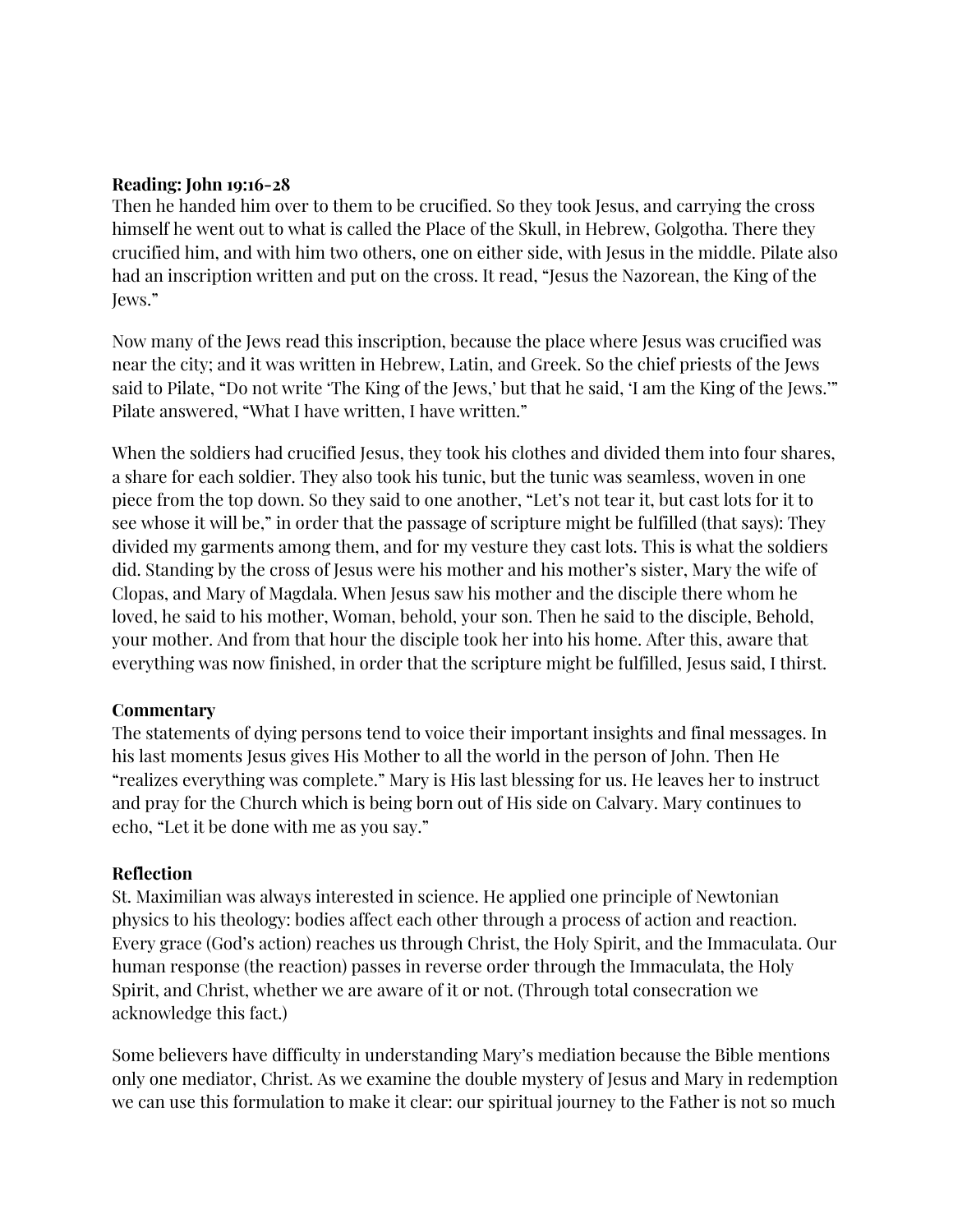a way of going from Mary to Jesus to the Father, but a way of going to Jesus with Mary to reach the Father.

It was Jesus' choice to associate his Mother with salvation; it is our choice to accept this association or fail to penetrate the "heartland" of theology. Even now Mary continues her concern to accompany us on the way of salvation; the easiest means of reaching the kingdom of heaven is to join Mary and to introduce her to others. She repays even the smallest reverence to her a hundredfold.

# **The Words of St. Maximilian**

("During her Earthly Life." Taken from an undated manuscript for a book planned on Mary.) And, so one day, the hour had come for her appearance in this world. She was born into this world in an unknown, hidden and poor home in a Palestinian village. Even the books of Scripture say little about her. We see her in the Scripture at the Annunciation, that moment when she became the Mother of God. We follow her journey to Bethlehem and there we marvel at the advent of God Made Man in a humble stable. Once again, full of concern, we see her on the way to Egypt, consider the difficulties of that voluntary exile, and finally the return to Palestine. We take note, too, of the careful search for the Child Jesus and his finding in the Temple at Jerusalem. Once again at the side of her Son, we find her in Cana of Galilee at the wedding feast, where, for the benefit of the newly married couple the Lord works his first miracle. Jesus goes out to preach and teach; she remains in her little home, worried about the fate that will be his. Mary appears again to accompany Jesus on his journey to Calvary and to the Cross and there, on Golgotha, she is near him at the hour of his death. It is she who holds close to her heart the wounded Body taken down from the Cross. We see her still again when the Holy Spirit is poured out upon her and the Apostles in the Upper Room, as she remains with the followers of her Son as a loving and good Mother, seeing to their preparation. Long decades pass before we can think of her passage into heaven. Though documents may be lacking for many of these years, we know that she spent many years at the side of the Beloved Disciple John.

# **Sub Tuum Praesidium Prayer**

We fly to thy patronage, O holy Mother of God; despise not our petitions in our necessities, but deliver us always from all dangers, O glorious and blessed Virgin. Amen.

# **Miraculous Medal Prayer**

O Mary, conceived without sin, pray for us who have recourse to you, and for all who do not have recourse to you, especially the enemies of the Church and all those recommended to you.